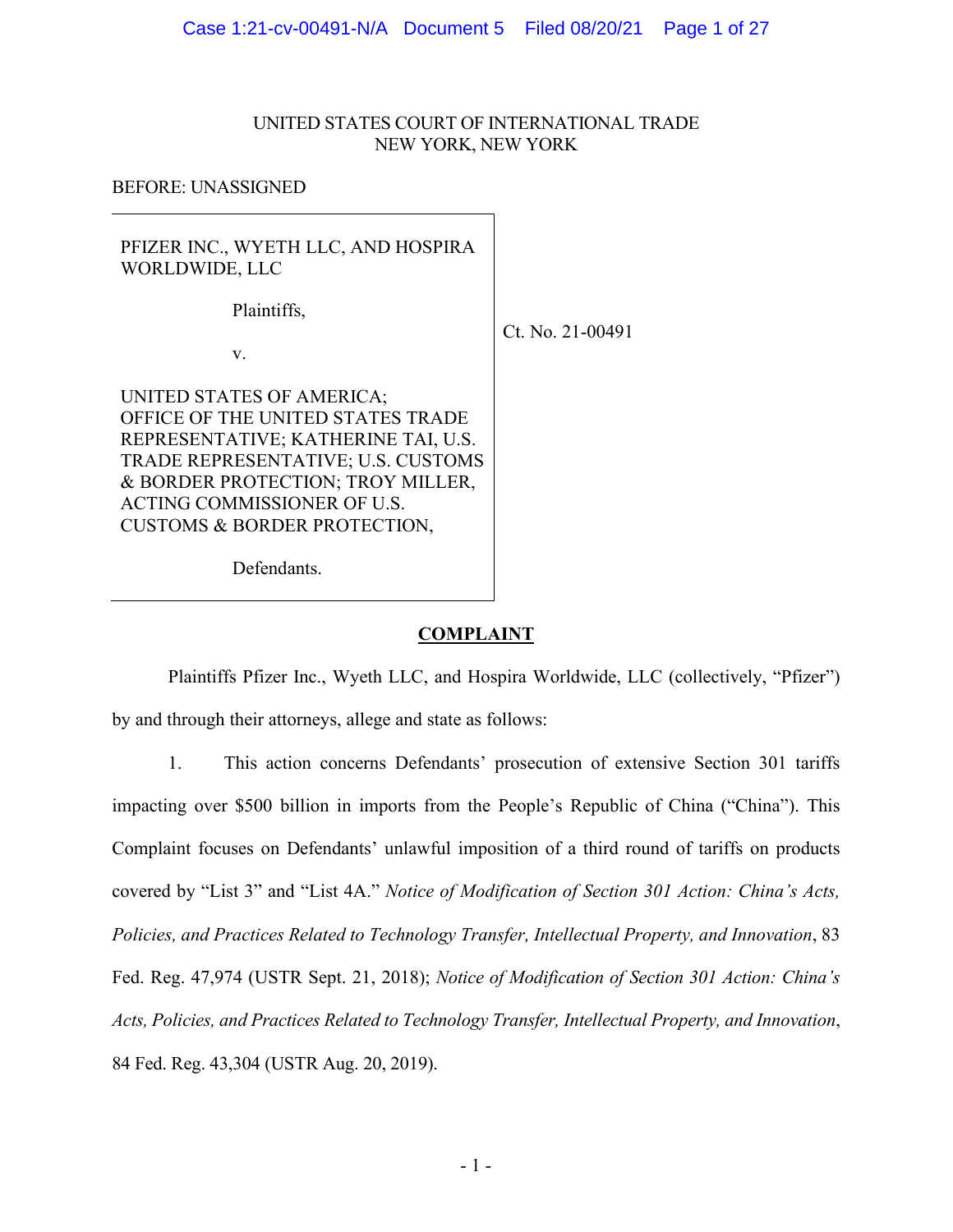2. The Trade Act of 1974 ("Trade Act") did not confer authority on Defendants to litigate a years-long and still ongoing trade war between the United States and China. The Office of the United States Trade Representative ("USTR") conducted an investigation into China's unfair intellectual property policies and practices pursuant to Section 301 of the Trade Act (19 U.S.C. § 2411), which was initiated on August 13, 2017. *Initiation of Section 301 Investigation; Hearing; and Request for Public Comments: China's Acts Policies, and Practices Related to Technology Transfer, Intellectual Property, and Innovation*, 82 Fed. Reg. 40,213 (USTR Aug. 24, 2017). Section 304 of the Trade Act (19 U.S.C. § 2414) required USTR to determine what action to take, if any, within 12 months after initiation of that investigation. But USTR failed to issue List 3 (or subsequently List 4A) within that window, which closed on August 13, 2018. USTR may not fall back on its "modification" authority under Section 307 of the Trade Act (19 U.S.C. § 2417) to salvage List 3 or List 4A. Section 307 of the Trade Act does not permit USTR to expand the imposition of tariffs to other imports from China outside its original Section 301 investigation of China's intellectual property policies and practices. Yet Defendants promulgated the List 3 and List 4 tariffs in response to China's retaliatory duties and other unrelated issues in September 2018, rather than in furtherance of their initial investigation. Even if USTR deems the existing tariffs "no longer appropriate" as it also did here, the Trade Act does not permit USTR to expand those actions.

3. Defendants also violated the Administrative Procedure Act ("APA") when they arbitrarily implemented the List 3 and List 4A tariff actions. USTR (1) failed to provide sufficient opportunity for comment, *e.g.*, requiring interested parties to submit affirmative *and* rebuttal comments *on the same day*; (2) failed to consider relevant factors when making its decision, *e.g.*, undertaking no analysis of the supposed "increased burden" imposed on U.S. commerce from the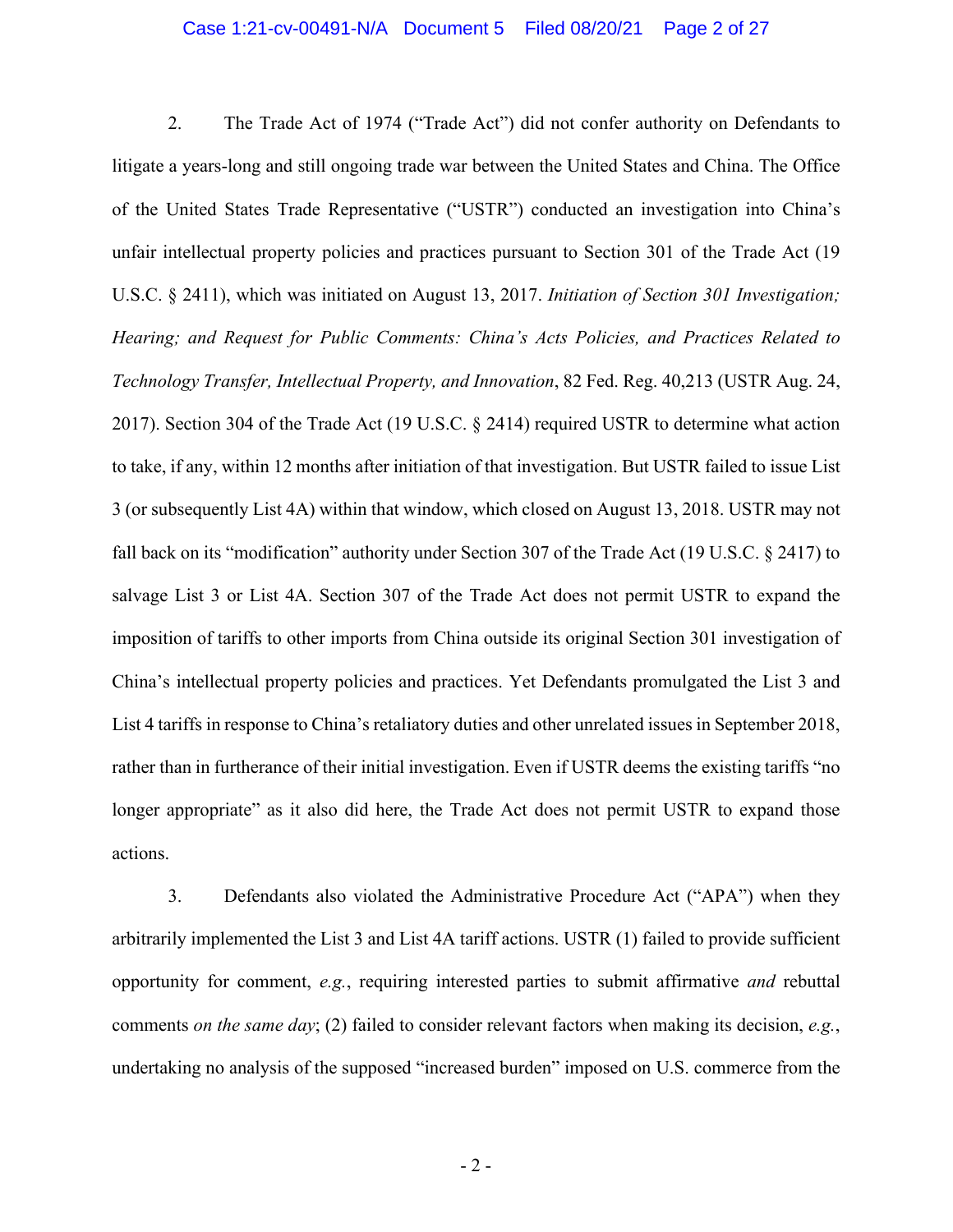#### Case 1:21-cv-00491-N/A Document 5 Filed 08/20/21 Page 3 of 27

unfair policies and practices that it originally investigated; and (3) failed to connect the record facts to the choices it made. Despite receiving over 6,000 comments, USTR failed to address these comments and explain how they shaped its final promulgation of List 3 and List 4. USTR's actions do not meet the procedural requirements of the APA.

4. The List 3 and 4A additional duties are also unlawful and unconstitutional because (1) only Congress is authorized to enact legislation creating taxes, which with respect to the List 3 and 4A additional duties Congress did not do, and (2) the List 3 and 4A additional duties were enacted contrary to the Fifth Amendment guarantee of due process of law.

5. The Court should strike down Defendants' actions as violations of the Trade Act, APA, and United States Constitution, as well as order Defendants to refund (with interest) any tariffs paid by Plaintiffs pursuant to List 3 and List 4A.

#### **JURISDICTION**

6. The Court holds subject matter jurisdiction over this action pursuant to 28 U.S.C. § 1581(i)(1)(B), which confers "exclusive jurisdiction" to the Court over "any civil action commenced against the United States, its agencies, or its officers, that arises out of any law of the United States providing for . . . tariffs, duties, fees, or other taxes on the importation of merchandise for reasons other than the raising of revenue." 28 U.S.C.  $\S$  1581(i)(1)(B).

#### **PARTIES**

7. Plaintiff Pfizer Inc. is a Delaware corporation headquartered in New York City, New York. Plaintiffs Wyeth LLC and Hospira Worldwide, LLC are Delaware LLCs and are subsidiaries of Pfizer Inc. Plaintiffs have made numerous entries and paid applicable Section 301 tariffs for merchandise listed under List 3 and List 4A.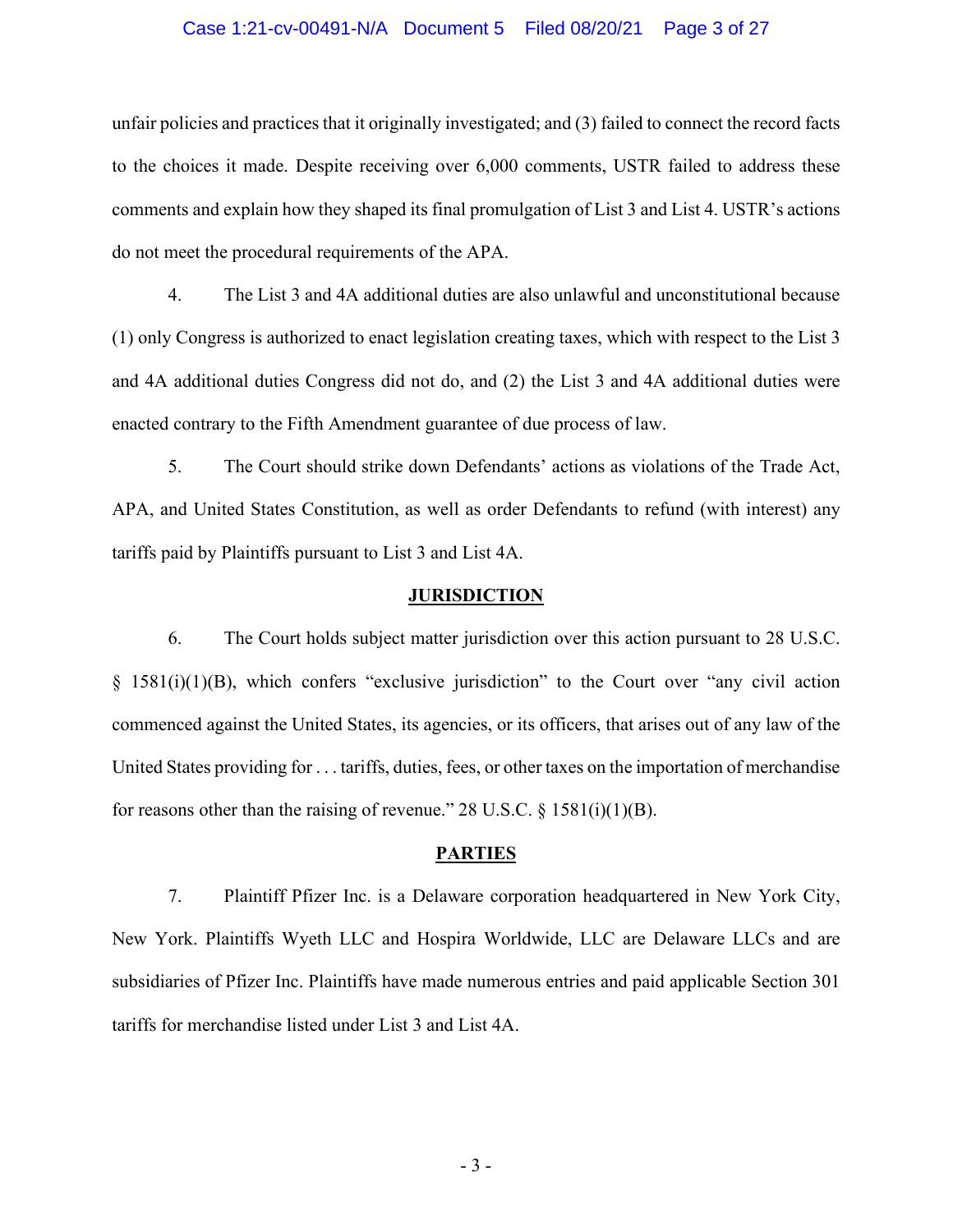#### Case 1:21-cv-00491-N/A Document 5 Filed 08/20/21 Page 4 of 27

8. Defendant United States of America received payment of the disputed tariffs and is the statutory defendant under 5 U.S.C.  $\S$  702 and 28 U.S.C.  $\S$  1581(i)(1)(B).

9. The Office of the U.S. Trade Representative is an executive agency of the United States charged with investigating a foreign country's trade practices under Section 301 of the Trade Act and implementing "appropriate" responses, subject to the direction of the President. USTR conducted the Section 301 investigation at issue and made numerous decisions regarding List 3 and List 4A.

10. Defendant Katherine Tai is the U.S. Trade Representative, serving as the director of the USTR. At the time the decisions were made to impose the List 3 and List 4A duties, Robert E. Lighthizer was the U.S. Trade Representative and served as director of USTR. In this capacity, Ambassador Lighthizer made numerous decisions regarding List 3 and List 4A.

11. Defendant U.S. Customs & Border Protection ("CBP") is the agency that collects tariffs and duties on imports. CBP collected payments made by Plaintiffs to account for the tariffs imposed by USTR under List 3 and List 4A.

12. Defendant Troy Miller is the Acting Commissioner of CBP. In this capacity, he oversees CBP's collection of tariffs paid under List 3 and List 4A. At the time the duties were initially imposed, Mark A. Morgan was the Acting Commissioner of CBP with responsibility for overseeing CBP's collection of tariffs paid by Plaintiffs.

#### **STANDING**

13. Pfizer has standing to sue because it is "adversely affected or aggrieved by agency action within the meaning of" the APA. 5 U.S.C. § 702; *see* 28 U.S.C. § 2631(i) ("Any civil action of which the Court of International Trade has jurisdiction . . . may be commenced in the court by any person adversely affected or aggrieved by agency action within the meaning of Section 702 of

- 4 -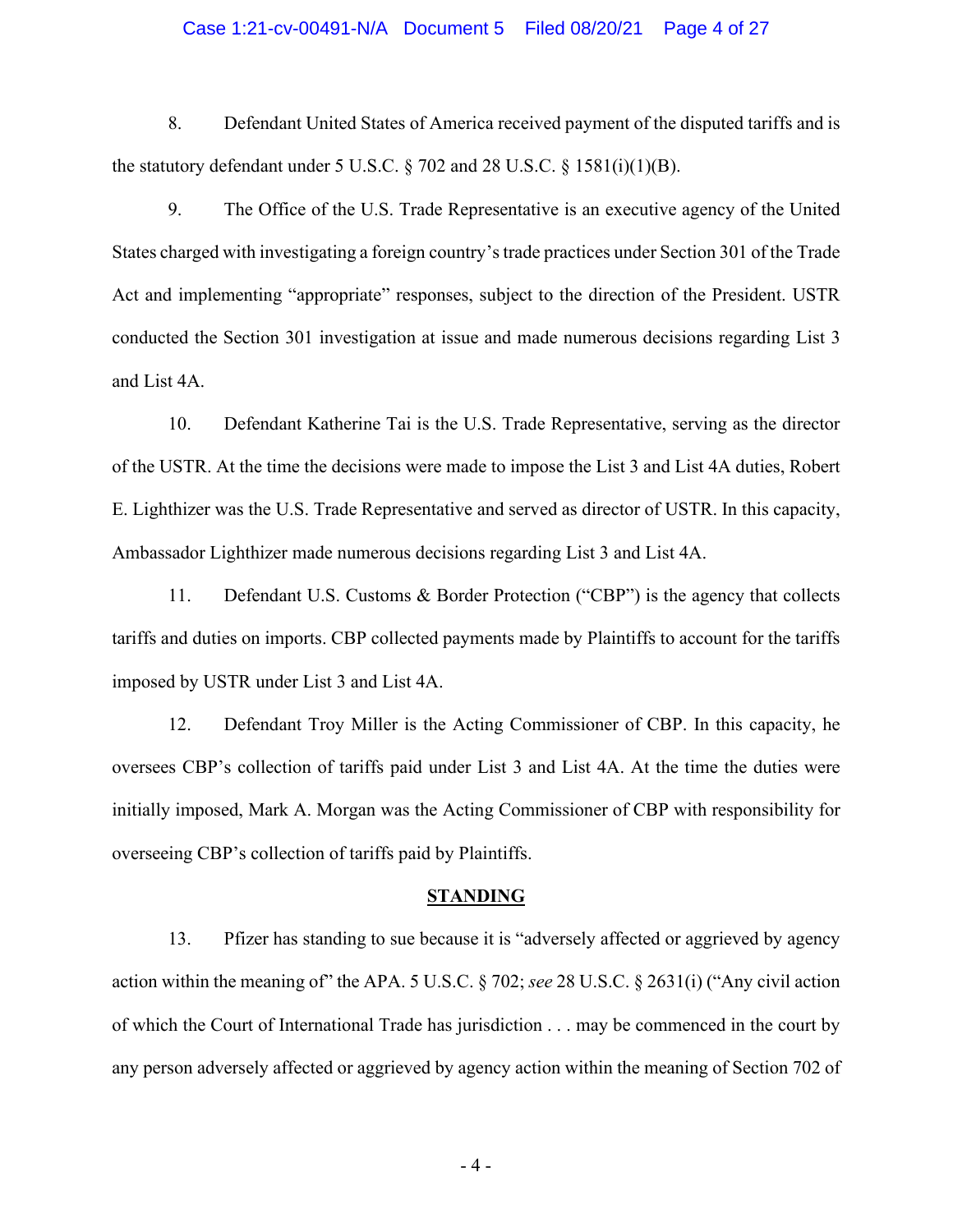title 5."). Tariffs imposed by Defendants pursuant to List 3 and List 4A adversely affected and aggrieved Pfizer because it was required to pay these unlawful tariffs.

# **TIMELINESS OF THE ACTION**

14. A plaintiff must commence an action under 28 U.S.C. § 1581(i)(1)(B) "within two years after the cause of action first accrues." 28 U.S.C. § 2636(i).

15. The instant action contests action taken by Defendants that resulted in List 3 and List 4A and Plaintiffs' obligation to pay tariffs upon importing List 3 and List 4 items. *Notice of Modification of Section 301 Action: China's Acts, Policies, and Practices Related to Technology Transfer, Intellectual Property, and Innovation*, 83 Fed. Reg. 47,974 (Sept. 21, 2018); *Notice of Modification of Section 301 Action: China's Acts, Policies, and Practices Related to Technology Transfer, Intellectual Property, and Innovation*, 84 Fed. Reg. 43,304 (Aug. 20, 2019). Plaintiffs' claims accrued upon liquidation of their entries subject to List 3 and List 4A tariffs, at which time CBP determined those duties to be final, and thus Plaintiffs have timely filed this action with respect to all such entries that were not already liquidated as of the date two years prior to this action being filed. Alternatively, Plaintiffs' claims accrued upon their deposit of List 3 and List 4A tariffs at the time of entry, and thus Plaintiffs have timely filed this action with respect to all such entries filed within the previous two years of this action.<sup>[1](#page-4-0)</sup>

# **RELEVANT LAW**

16. Section 301 of the Trade Act authorizes USTR to investigate a foreign country's trade practices. 19 U.S.C. § 2411(b). If the investigation reveals an "unreasonable or

<span id="page-4-0"></span><sup>1</sup> Plaintiffs have additionally timely filed this action within two years of publication in the *Federal Register* of List 4. *Notice of Modification of Section 301 Action: China's Acts, Policies, and Practices Related to Technology Transfer, Intellectual Property, and Innovation*, 84 Fed. Reg. 43,304 (Aug. 20, 2019).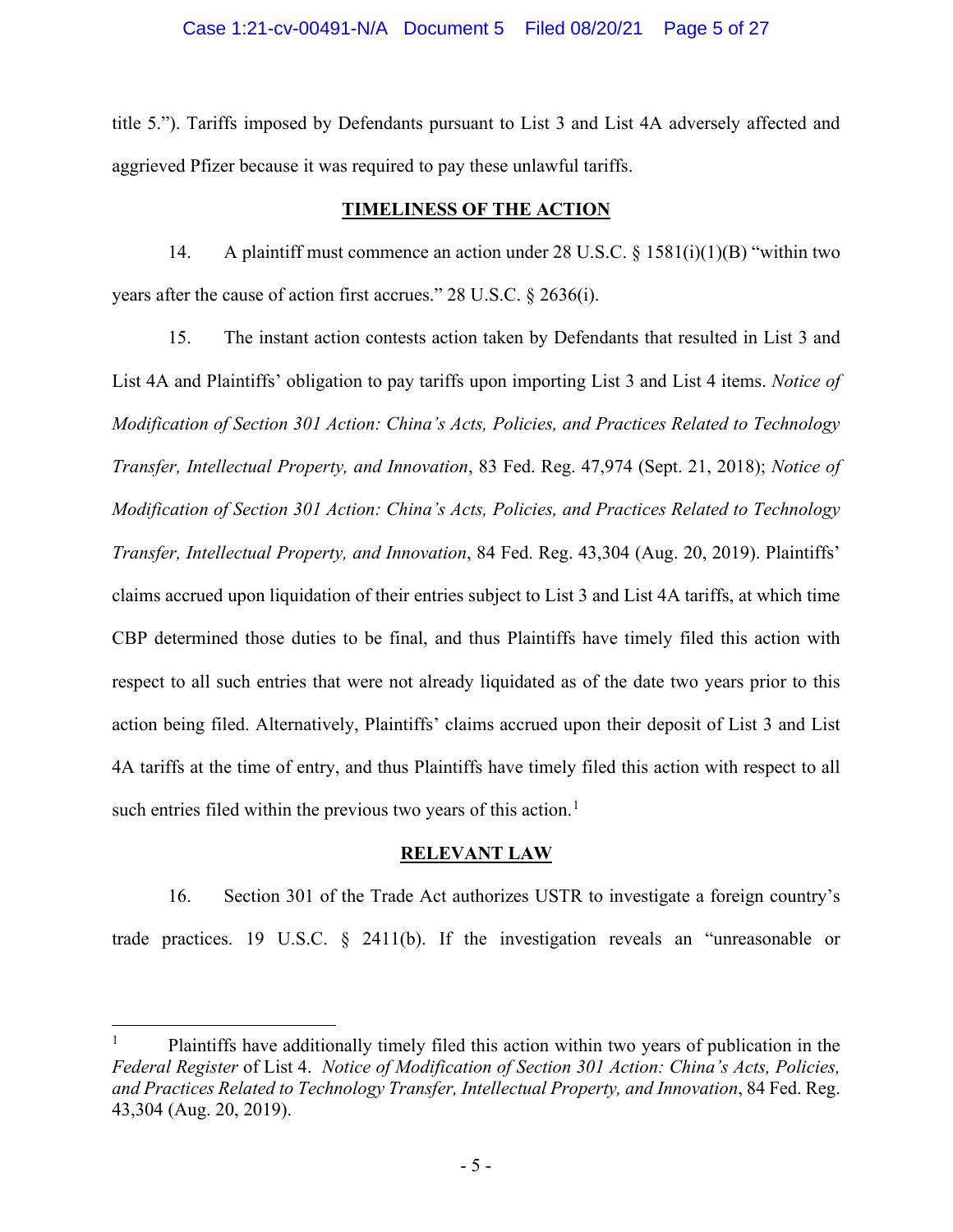#### Case 1:21-cv-00491-N/A Document 5 Filed 08/20/21 Page 6 of 27

discriminatory" practice, USTR may take "appropriate" action, such as imposing tariffs on imports from the country that administered the unfair practice. *Id.* § 2411(b), (c)(1)(B).

17. Section 304 of the Trade Act requires USTR to determine what action to take, if any, within 12 months after the initiation of the underlying investigation. *Id.* § 2414(a)(1)(B),  $(2)(B).$ 

18. Section 307 of the Trade Act (in pertinent part) allows USTR to "modify or terminate" an action taken pursuant to Section 301 of the Trade Act either when the "burden or restriction on United States commerce" imposed by the investigated foreign country's practice has "increased or decreased" or when the action "is no longer appropriate." *Id.* § 2417(a)(1)(B), (C).

#### **PROCEDURAL HISTORY**

# **I. USTR'S INVESTIGATION**

19. The current U.S. actions regarding Lists 3 and 4 grew from a specific dispute. On August 14, 2017, President Trump directed Ambassador Lighthizer to consider initiating a targeted investigation pursuant to Section 301(b) of the Trade Act concerning China's laws, policies, practices, and actions related to intellectual property, innovation, and technology. *Addressing China's Laws, Policies, Practices, and Actions Related to Intellectual Property, Innovation, and Technology*, 82 Fed. Reg. 39,007 (Executive Office of the President Aug. 17, 2017). According to President Trump, certain Chinese "laws, policies, practices, and actions" on intellectual property, innovation, and technology "may inhibit United States exports, deprive United States citizens of fair remuneration for their innovations, divert American jobs to workers in China, contribute to our trade deficit with China, and otherwise undermine American manufacturing, services, and innovation." *Id.*

20. Four days later, on August 18, 2017, USTR formally initiated an investigation into "whether acts, policies, and practices of the Government of China related to technology transfer,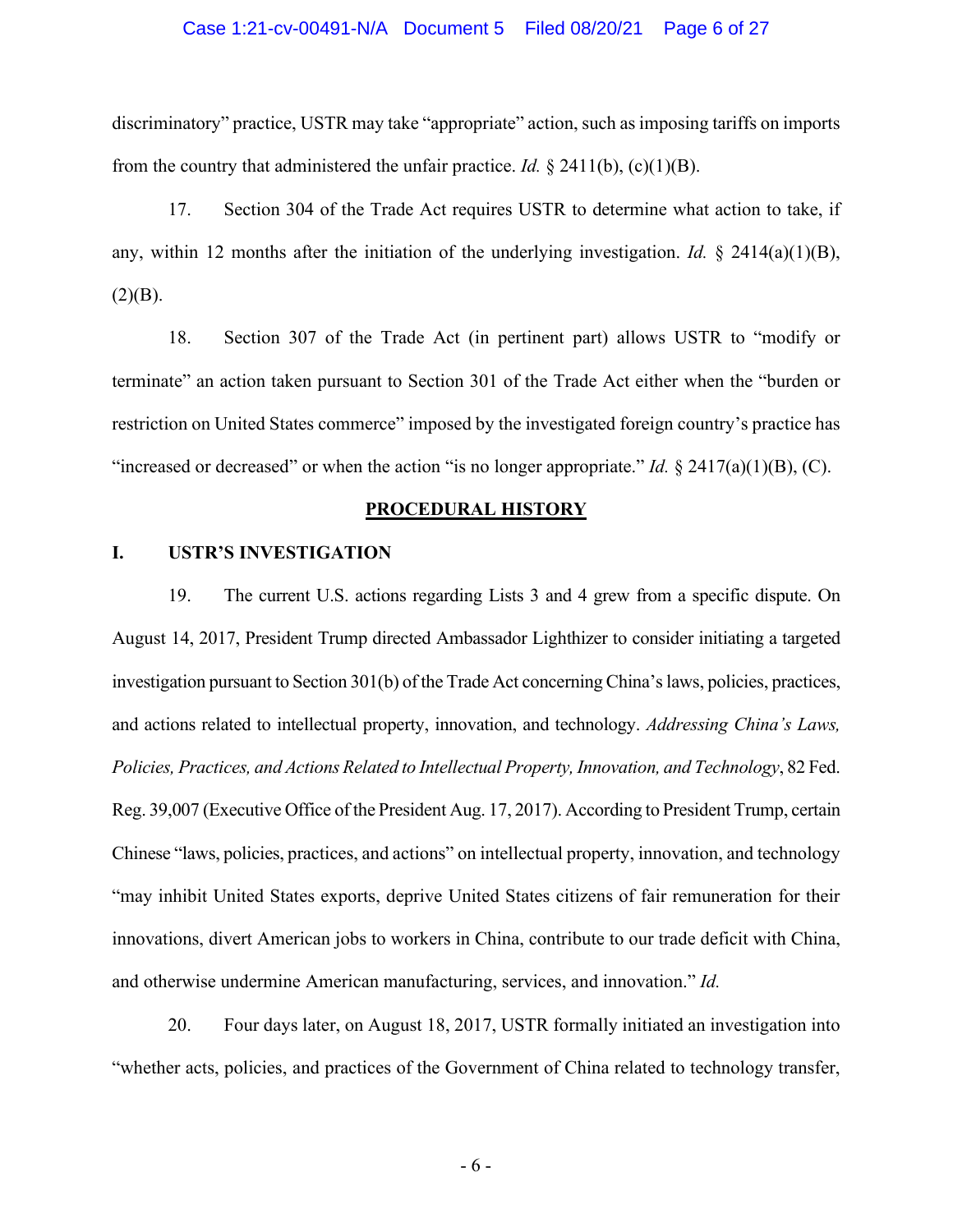#### Case 1:21-cv-00491-N/A Document 5 Filed 08/20/21 Page 7 of 27

intellectual property, and innovation are actionable under {Section 301(b) of} the Trade Act." *Initiation of Section 301 Investigation; Hearing; and Request for Public Comments: China's Acts, Policies, and Practices Related to Technology Transfer, Intellectual Property, and Innovation*, 82 Fed. Reg. 40,213 (USTR Aug. 24, 2017).

21. Seven months later, on March 22, 2018, USTR released a report announcing the results of its investigation. USTR, *Findings of the Investigation Into China's Acts, Policies, And Practices Related to Technology Transfer, Intellectual Property, and Innovation Under Section 301 of The Trade Act of 1974* (USTR Mar. 22, 2018), *available at*  https://ustr.gov/sites/default/files/Section%20301%20FINAL.PDF. USTR found that certain "acts, policies, and practices of the Chinese government related to technology transfer, intellectual property, and innovation are unreasonable or discriminatory and burden or restrict U.S. commerce." *Id.* at 17. USTR based its findings specifically on (1) China's use of foreign ownership restrictions, foreign investment restrictions, and administrative licensing and approval processes to pressure technology transfers from U.S. to Chinese companies, *id.* at 45; (2) China's use of licensing processes to transfer technologies from U.S. to Chinese companies on terms that favor Chinese recipients, *id.* at 48; (3) China's facilitation of systematic investment in, and acquisition of, U.S. companies and assets by Chinese entities to obtain technologies and intellectual property for purposes of large-scale technology transfer, *id.* at 147; and (4) China's cyber intrusions into U.S. computer networks to gain access to valuable business information, *id.* at 171. In its official report, USTR failed to quantify the burden or restriction imposed on U.S. commerce by the investigated practices.

22. On the same date, USTR published a "Fact Sheet" stating that "[a]n interagency team of subject matter experts and economists estimates that China's policies result in harm to the U.S. economy of at least \$50 billion per year." USTR, *Section 301 Fact Sheet* (Mar. 22, 2018),

- 7 -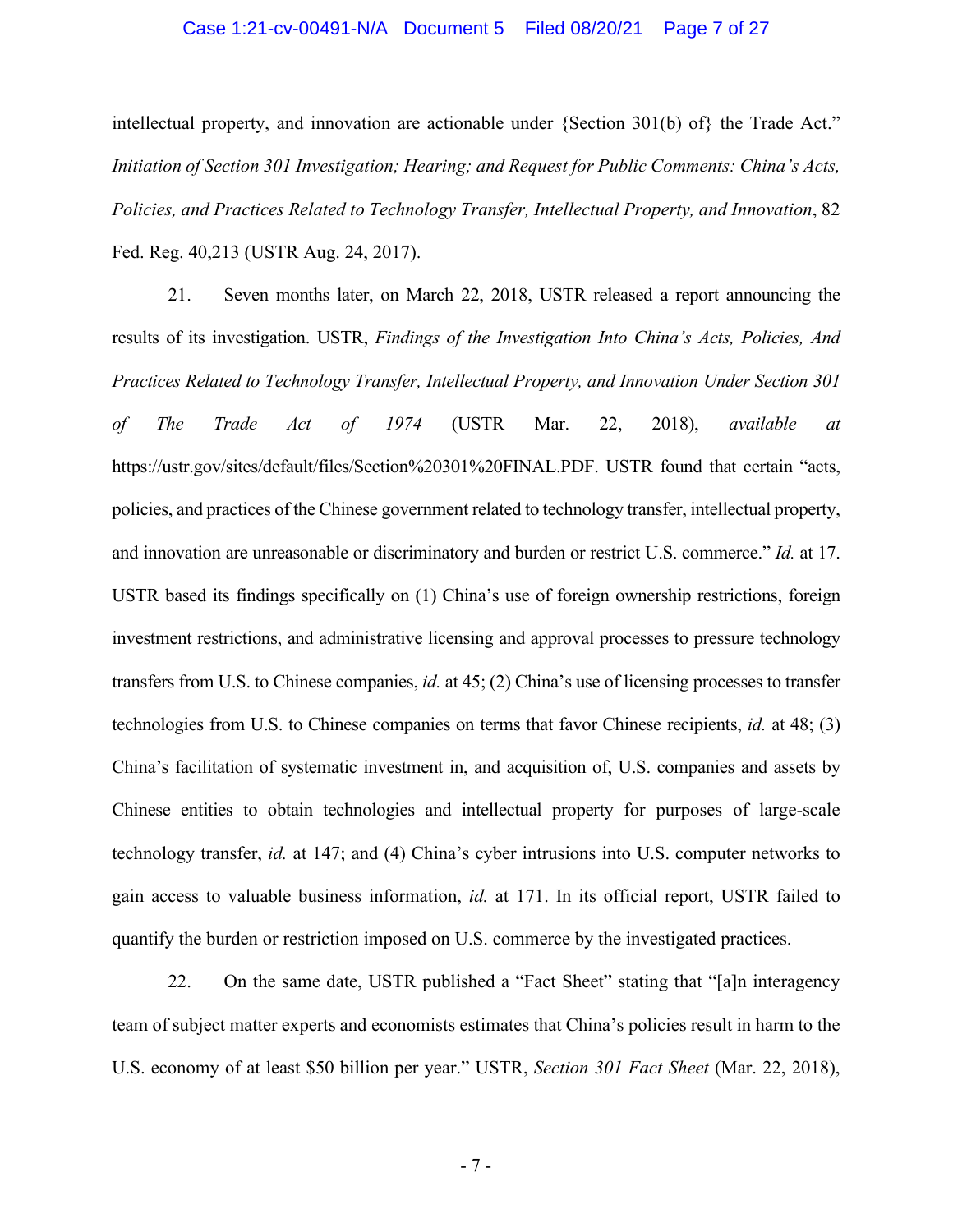#### Case 1:21-cv-00491-N/A Document 5 Filed 08/20/21 Page 8 of 27

*available at* https://ustr.gov/about-us/policy-offices/press-office/fact-sheets/2018/march/Section-301-fact-sheet. USTR also indicated that, consistent with a directive from President Trump, it would "propose additional tariffs" of 25% *ad valorem* "on certain products of China, with an annual trade value commensurate with the harm caused to the U.S. economy resulting from China's unfair policies." *Id.*; *see also Actions by the United States Related to the Section 301 Investigation of China's Laws, Policies, Practices, or Actions Related to Technology Transfer, Intellectual Property, and Innovation*, 83 Fed. Reg. 13,099 (USTR Mar. 27, 2018) (President Trump's directive).

#### **II. LIST 1 AND LIST 2**

23. Between April and August 2018 (i.e., within the 12-month statutory deadline from the initiation of the investigation in August 2017, *see* 19 U.S.C. § 2414(a)(2)(B)), Defendants undertook a series of actions to remedy the estimated harm to the U.S. economy caused by the investigated unfair practices, ultimately imposing duties on imports from China covered by the socalled Lists 1 and 2.

24. On April 6, 2018, USTR published notice of its intent to impose "an additional duty of 25 percent on a list of products of Chinese origin." *Notice of Determination and Request for Public Comment Concerning Proposed Determination of Action Pursuant to Section 301: China's Acts, Policies, and Practices Related to Technology Transfer, Intellectual Property, and Innovation*, 83 Fed. Reg. 14,906, 14,907 (USTR Apr. 6, 2018). The products on the proposed list covered 1,333 tariff subheadings with a total value of "approximately \$50 billion in terms of estimated annual trade value for calendar year 2018." *Id.* at 14,907. USTR explained that it chose \$50 billion because that amount was "commensurate with an economic analysis of the harm caused by China's unreasonable technology transfer policies to the U.S. economy, as covered by USTR's Section 301 investigation." USTR, *Under Section 301 Action, USTR Releases Proposed Tariff List on Chinese*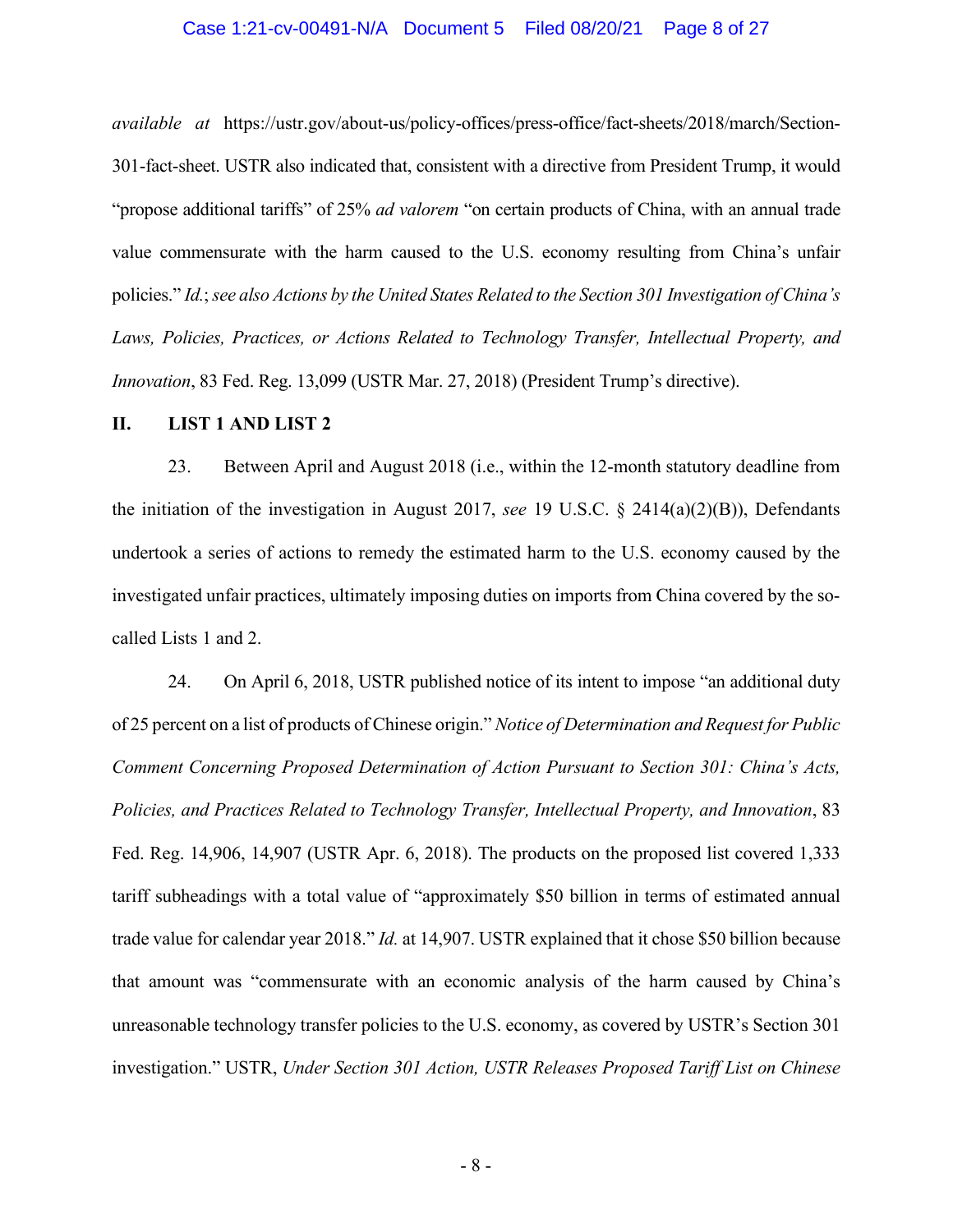#### Case 1:21-cv-00491-N/A Document 5 Filed 08/20/21 Page 9 of 27

*Products* (Apr. 3, 2018), *available at* https://ustr.gov/about-us/policy-offices/press-office/pressreleases/2018/april/under-section-301-action-ustr.

25. On June 20, 2018, USTR published its final list of products subject to an additional duty of 25% *ad valorem*, a list commonly known as "List 1." *Notice of Action and Request for Public Comment Concerning Proposed Determination of Action Pursuant to Section 301: China's Acts, Policies, and Practices Related to Technology Transfer, Intellectual Property, and Innovation*, 83 Fed. Reg. 28,710 (USTR Jun. 20, 2018). USTR explained that it had "narrow[ed] the proposed list in the April 6, 2018 notice to 818 tariff subheadings, with an approximate annual trade value of \$34 billion." *Id.* at 28,711.

26. At the same time that it finalized List 1, USTR announced that it intended to impose a 25% *ad valorem* duty on a second proposed list of Chinese products in order to "maintain the effectiveness of {the} \$50 billion trade action" grounded in its Section 301 investigation. *Id.* at 28,712. USTR announced a proposed "List 2" covering 284 tariff subheadings with "an approximate annual trade value of \$16 billion." *Id.* at 28,711–12.

27. On August 16, 2018, USTR published notice of the final list of products subject to an additional duty of 25% *ad valorem* in List 2, comprising "279 tariff subheadings" whose "annual trade value . . . remains approximately \$16 billion." *Notice of Action Pursuant to Section 301: China's Acts, Policies, and Practices Related to Technology Transfer, Intellectual Property, and Innovation*, 83 Fed. Reg. 40,823, 40,823–24 (USTR Aug. 16, 2018). Thus, USTR's action through lists 1 (\$34 billion) and 2 (\$16 billion) were designed to impact \$50 billion in trade, an amount "commensurate with" the amount of harm inflicted by China's policies pursuant to the USTR's Section 301 investigation. USTR, Under Section 301 Action, USTR Releases Proposed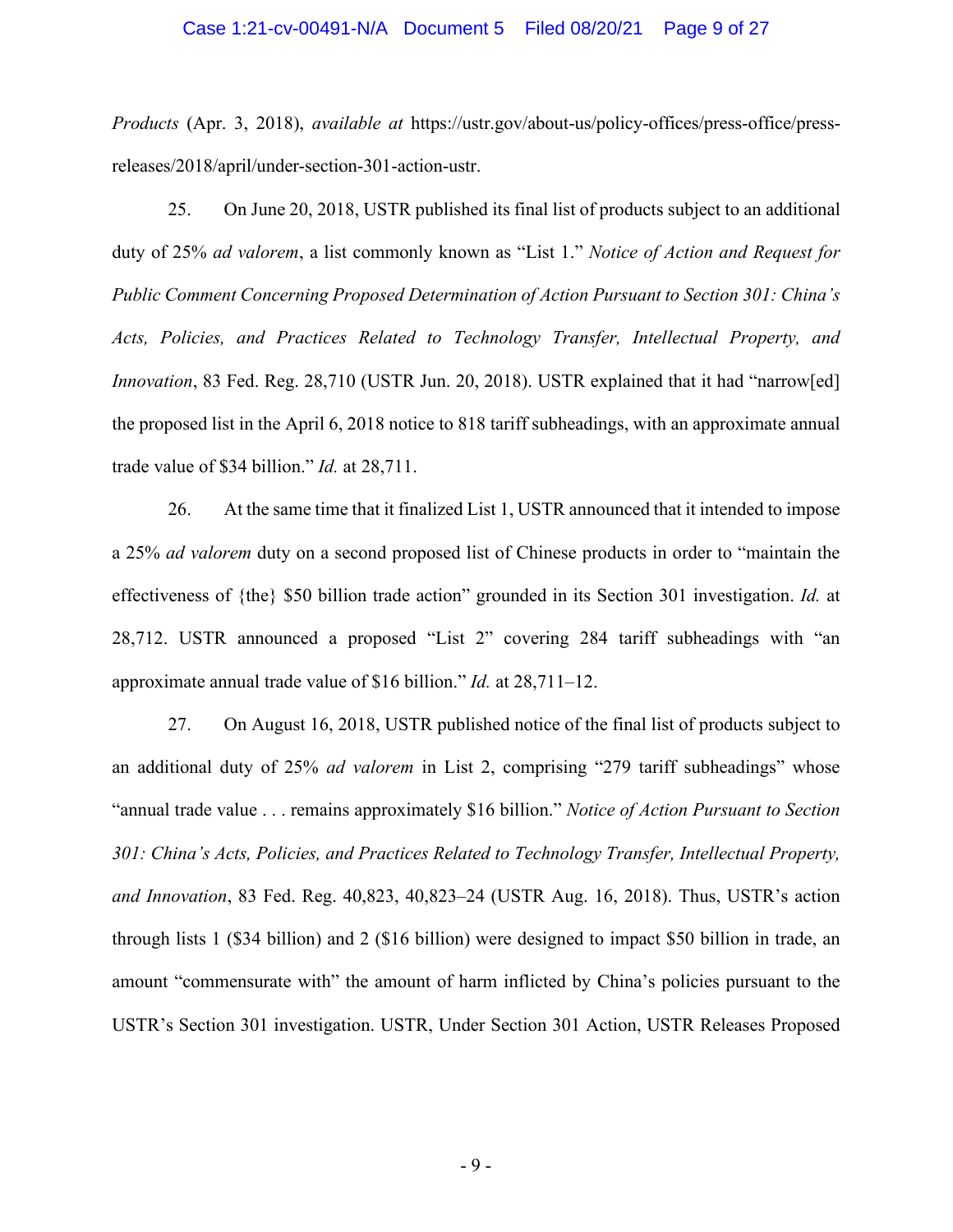#### Case 1:21-cv-00491-N/A Document 5 Filed 08/20/21 Page 10 of 27

Tariff List on Chinese Products (Apr. 3, 2018), available at https://ustr.gov/about-us/policyoffices/press-office/press-releases/2018/april/under-section-301-action-ustr.

## **III. LIST 3 AND LIST 4**

28. Tensions between the governments of China and the United States escalated dramatically in March 2018 following the announcements of List 1 and List 2. In the months that followed, Defendants greatly expanded the scope of the tariffs imposed under Section 301 of the Trade Act to cover imports worth more than \$500 billion—ten times the amount it had deemed "commensurate" with the findings of USTR's original investigation. Defendants did so for reasons outside of its initial investigation, namely China's retaliatory countermeasures and other grievances related to China's role on the world stage per the direction of President Trump.

#### **A. List 3**

29. Shortly after President Trump directed USTR in April 2018 to consider imposing duties on \$50 billion in Chinese products, China promptly threatened to impose retaliatory tariffs on the same value of imports from the United States. In response, President Trump "instructed the USTR to consider whether \$100 billion of additional tariffs would be appropriate under Section 301" due to "China's unfair retaliation." The White House, *Statement from Donald J. Trump on Additional Proposed Section 301 Remedies* (Apr. 5, 2018), *available at*  https://www.whitehouse.gov/briefings-statements/statement-president-donald-j-trumpadditional-proposed-section-301-remedies/.

30. When USTR finalized List 1 in mid-June 2018, President Trump warned China that he would consider imposing additional tariffs on Chinese goods if China retaliated against the United States. *See e.g.*, Vicki Needham & Max Greenwood, *Trump Announces Tariffs on \$50 Billion in Chinese Goods*, The Hill (Jun. 15, 2018), *available at* http://thehill.com/homenews/

 $-10-$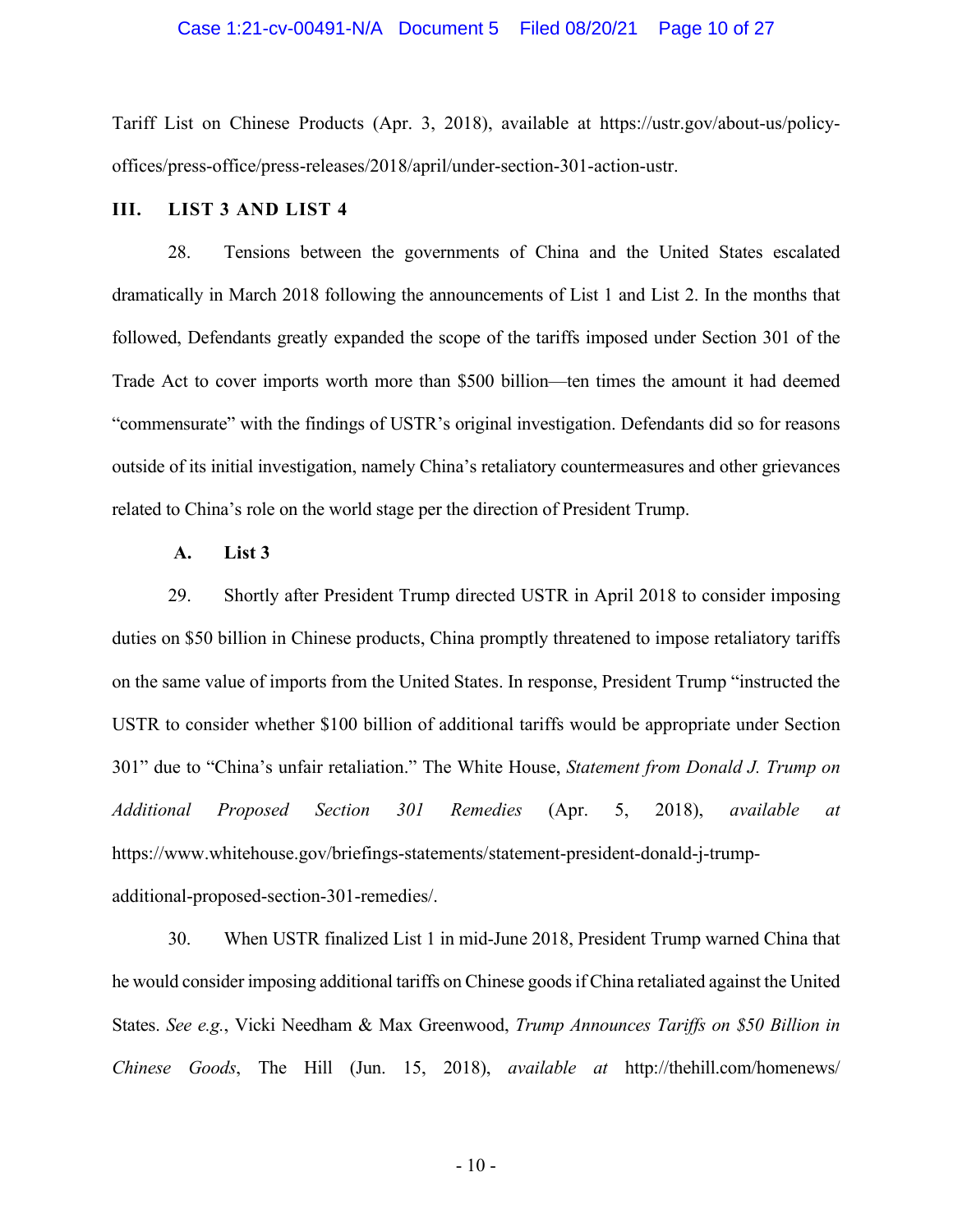### Case 1:21-cv-00491-N/A Document 5 Filed 08/20/21 Page 11 of 27

administration/392421-trump-announces-tariffs-on-50-billion-in-chinese-goods ("The president said the United States will pursue additional tariffs if China retaliates 'such as imposing new tariffs on United States goods, services or agricultural products; raising non-tariff barriers; or taking punitive actions against American exporters or American companies operating in China.'").

31. President Trump then formally directed USTR on June 18, 2018 to consider whether the United States should impose additional duties on products from China with an estimated trade value of \$200 billion—despite USTR having not yet implemented List 1 or List 2. President Trump acknowledged that China's threatened retaliatory "tariffs on \$50 billion worth of United States exports" motivated this decision. The White House, *Statement from the President Regarding Trade with China* (Jun. 18, 2018), *available at* https://www.whitehouse.gov/briefingsstatements/statement-president-regarding-trade-china-2/ ("China has determined that it will raise tariffs on \$50 billion worth of United States exports. . . . This latest action by China clearly indicates its determination to keep the United States at a permanent and unfair disadvantage, which is reflected in our massive \$376 billion trade imbalance in goods. This is unacceptable.").

32. USTR stated that it would design the newly proposed duties to address China's threatened retaliatory measures. USTR, *USTR Robert Lighthizer Statement on the President's Additional China Trade Action* (June 18, 2018), *available at* https://ustr.gov/about-us/policyoffices/press-office/press-releases/2018/june/ustr-robert-lighthizer-statement-0 (explaining that, although Lists 1 and 2 "were proportionate and responsive to forced technology transfer and intellectual property theft by the Chinese" identified in the Section 301 investigation, the proposed duties for a third list of products were necessary to respond to the retaliatory and "unjustified tariffs" that China may impose to target "U.S. workers, farmers, ranchers, and businesses").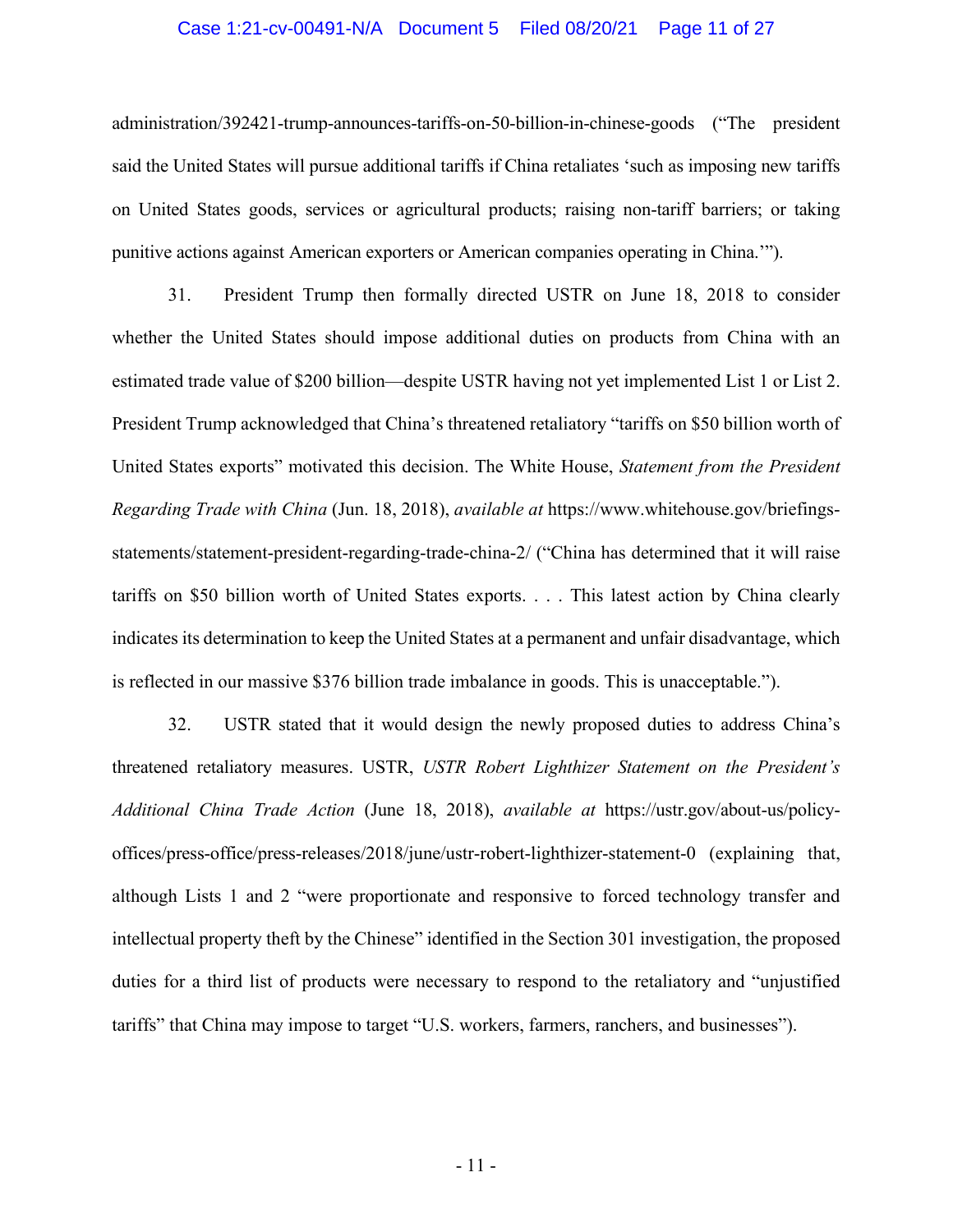# Case 1:21-cv-00491-N/A Document 5 Filed 08/20/21 Page 12 of 27

33. China then retaliated against List 1 and List 2 by imposing 25% *ad valorem* tariffs on \$50 billion in U.S. goods implemented in two stages of \$34 billion and \$16 billion on the same dates the United States began collecting its own 25% tariffs under List 1 (July 6, 2018) and List 2 (August 23, 2018).

34. About a week after China imposed its first round of retaliatory tariffs, USTR published notice of its proposal to "modify the action in this investigation by maintaining the original \$34 billion action and the proposed \$16 billion action, and by taking a further, supplemental action" in the form of "an additional 10 percent *ad valorem* duty on {a list of} products {from} China with an annual trade value of approximately \$200 billion." *Request for Comments Concerning Proposed Modification of Action Pursuant to Section 301: China's Acts, Policies, and Practices Related to Technology Transfer, Intellectual Property, and Innovation*, 83 Fed. Reg. 33,608, 33,608 (USTR Jul. 17, 2018). USTR invoked Section 307(a)(1)(C) of the Trade Act, pursuant to which USTR "may modify or terminate any action, subject to the specific direction, if any, of the President with respect to such action, . . . if . . . such action is being taken under {Section 301(b)} of this title and is no longer appropriate." *Id*. at 33,609 (citing 19 U.S.C.  $\S 2417(a)(1)(c)$ ). USTR set a deadline of August 17, 2018 for initial comments; August 20-23, 2018 for a public hearing; and August 30, 2018 for rebuttal comments. *Id*. at 33,608.

35. In its notice, USTR confirmed that it had relied on China's decision to impose "retaliatory duties" as the primary basis for its proposed action. *Id*. at 33,609 (asserting as justification "China's response to the \$50 billion action announced in the investigation and its refusal to change its acts, policies, and practices"). USTR explicitly tied the \$200 billion in its proposed action to the level of retaliatory duties imposed by China on U.S. imports, noting that "action at this level is appropriate in light of the level of China's announced retaliatory action (\$50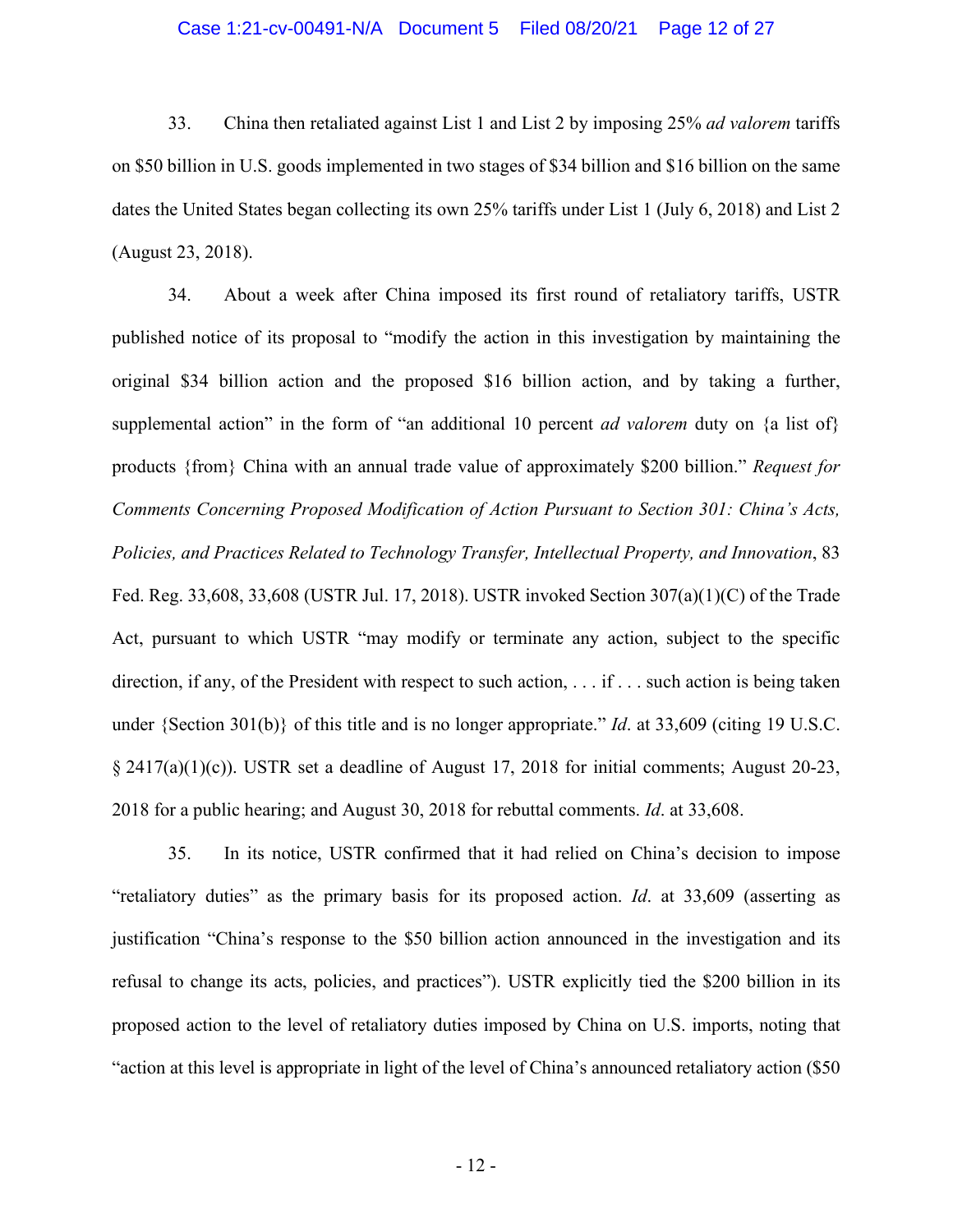## Case 1:21-cv-00491-N/A Document 5 Filed 08/20/21 Page 13 of 27

billion) and the level of Chinese goods imported into the United States (\$505 billion in 2017)." *Id.*; *see also id.* (Because "China's retaliatory action covers a substantial percentage of U.S. goods exported to China (\$130 billion in 2017)," "the level of the U.S. supplemental action must cover a substantial percentage of Chinese imports."). USTR did not identify any increased burdens or restrictions on U.S. commerce resulting from the unfair practices that USTR had originally investigated. *See id.*

36. Further, USTR's press statements stated that China's retaliatory duties motivated its proposed action. Ambassador Lighthizer stated that the proposed action came "[a]s a result of China's retaliation and failure to change its practice." USTR, *Statement by U.S. Trade Representative Robert Lighthizer on Section 301 Action* (Jul. 10, 2018), *available at*  https://ustr.gov/about-us/policy-offices/press-office/press-releases/2018/july/statement-us-traderepresentative.

37. That same day, President Trump suggested that the United States' trade imbalance with China supported the decision. @realDonaldTrump, Twitter (July 10, 2018, 9:17 PM EDT), https://twitter.com/realDonaldTrump/status/1005982266496094209. Over the following weeks, President Trump also expressed his frustration over China's purported manipulation of its currency and national monetary policy, as well as his continued displeasure over China's retaliatory tariffs and the trade imbalance between the two nations. *See, e.g.*, @realDonaldTrump, Twitter (July 20, 2018, 8:43 AM EDT), https://twitter.com/realDonaldTrump/status/1020287981020729344; @realDonaldTrump, Twitter (July 20, 2018, 8:51 AM EDT), https://twitter.com/@realDonaldTrump/status/1020290163933630464; @realDonaldTrump, Twitter (July 25, 2018, 7:20 AM EDT), https://twitter.com/realDonaldTrump/status/1022079127799701504; @realDonaldTrump,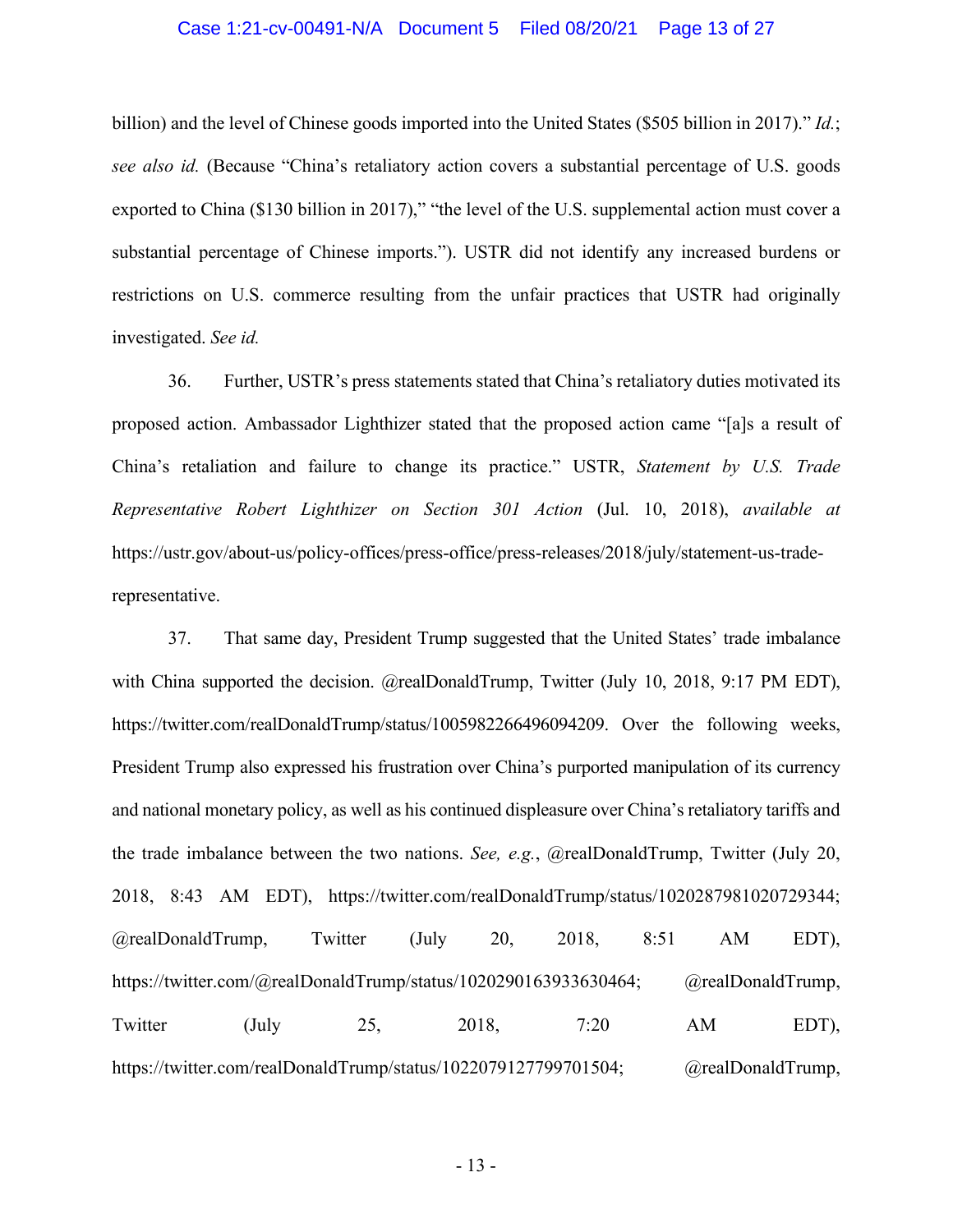Twitter (July 25, 2018, 7:01 AM EDT), https://twitter.com/@realDonaldTrump/status/1022074252999225344.

38. Following President Trump's statements, Ambassador Lighthizer announced that, in light of China's retaliatory duties, USTR would propose to increase the additional duty from 10% to 25% *ad valorem*. Rather than addressing the practices that USTR investigated pursuant to Section 301 of the Trade Act, he stated that China "[r]egrettably . . . has illegally retaliated against U.S. workers, farmers, ranchers and businesses." USTR, *Statement by U.S. Trade Representative Robert Lighthizer on Section 301 Action* (Aug. 1, 2018), *available at* https://ustr.gov/about-us/policyoffices/press-office/press-releases/2018/august/statement-us-trade-representative.

39. Shortly thereafter, USTR formally proposed "raising the level of the additional duty in the proposed supplemental action from 10 percent to 25 percent." *Extension of Public Comment Period Concerning Proposed Modification of Action Pursuant to Section 301: China's Acts, Policies, and Practices Related to Technology Transfer, Intellectual Property, and Innovation*, 83 Fed. Reg. 38,760, 38,760 (USTR Aug. 7, 2018). USTR also set new dates for a public hearing over six days ending on August 27, 2018. *See id.*; *see also* USTR, *Public Hearings on Proposed Section 301 Tariff List* (Aug. 17, 2018) (modifying hearing schedule), *available at* https://ustr.gov/aboutus/policy-offices/press-office/press-releases/2018/august/public-hearings-proposed-section-301.

40. At the same time, USTR moved up the deadlines for the submission of written comments, setting September 6, 2018—less than a month later—as the new deadline for both *initial and rebuttal* comments from the public. *Extension of Public Comment Period Concerning Proposed Modification of Action Pursuant to Section 301: China's Acts, Policies, and Practices Related to Technology Transfer, Intellectual Property, and Innovation*, 83 Fed. Reg. 38,760, 38,760 (USTR Aug. 7, 2018). That adjustment, deviating from its past practices, prevented both USTR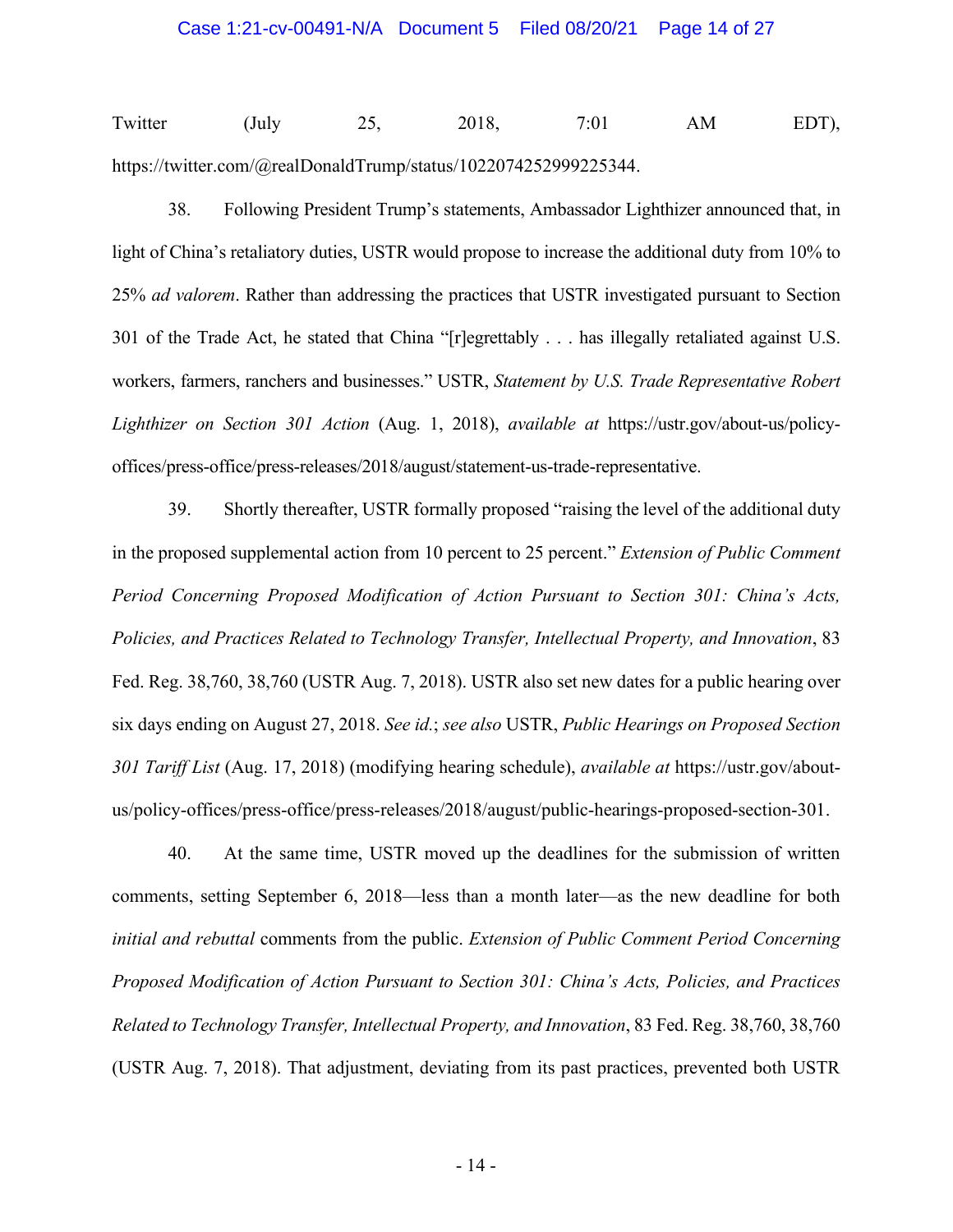## Case 1:21-cv-00491-N/A Document 5 Filed 08/20/21 Page 15 of 27

and the public from considering initial comments at the hearing, and left insufficient time for interested parties to review and respond to the initial comments filed by other parties. USTR also limited each hearing participant to five minutes. Docket No. USTR-2018-0026, https://beta.regulations.gov/document/USTR-2018-0026-0001. Despite those obstacles, approximately 350 witnesses appeared at the six-day hearing, and the public submitted over 6,000 comments. *Id.* 

41. Just eleven days after USTR received comments from the public, President Trump announced that he had directed USTR "to proceed with placing additional tariffs on roughly \$200 billion of imports from China." The White House, *Statement from the President* (Sep. 17, 2018) https://www.whitehouse.gov/briefings-statements/statement-from-the-president-4/. President Trump immediately promised to proceed with "phase three" of the plan—an *additional \$267 billion tariff action*—"if China takes retaliatory action against our farmers or other industries*,*" further solidifying the motivation for additional action was outside the initial Section 301 investigation scope. *Id.*

42. On September 21, 2018, USTR published notice of the final list of products subject to an additional tariff, a list commonly known as "List 3." *Notice of Modification of Section 301 Action: China's Acts, Policies, and Practices Related to Technology Transfer, Intellectual Property, and Innovation*, 83 Fed. Reg. 47,974 (USTR Sept. 21, 2018). USTR imposed a 10% *ad valorem* tariff that was set to rise automatically to 25% on January 1, 2019. *Id.* USTR determined that the List 3 tariffs would apply to all listed products that enter the United States from China on or after September 24, 2018. *Id.* USTR did not respond to any of the over 6,000 comments that it received nor to any of the testimony provided by roughly 350 witnesses. *Id.*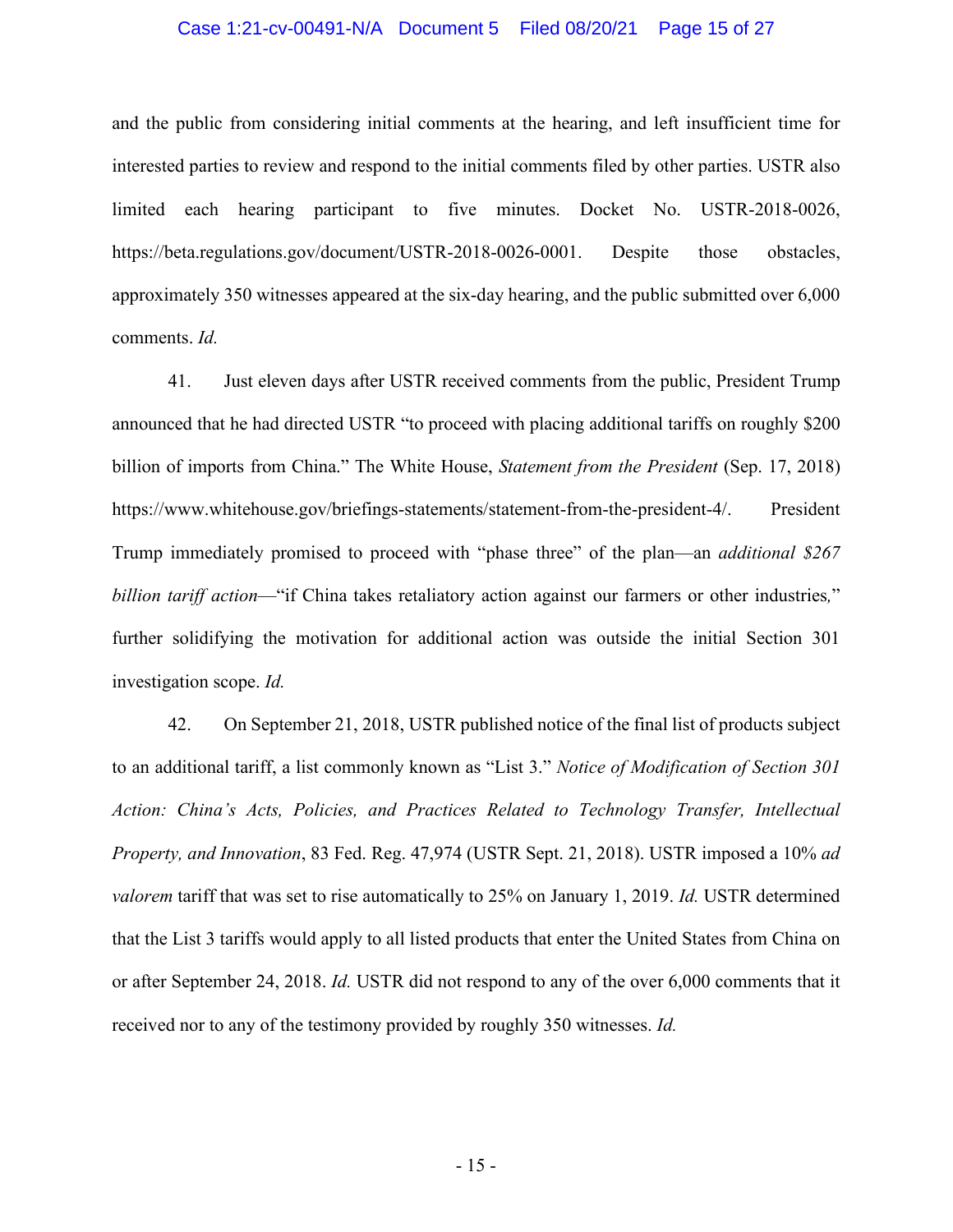## Case 1:21-cv-00491-N/A Document 5 Filed 08/20/21 Page 16 of 27

43. Notably, in its List 3 notice, USTR for the first time cited Section  $307(a)(1)(B)$  of the Trade Act, which provides that USTR "may modify or terminate any action, subject to the specific direction . . . of the President . . . taken under Section 301 if . . . the burden or restriction on United States commerce of the denial of rights, or of the acts, policies, or practices, that are the subject of such action has increased or decreased." *Id.* (brackets omitted). USTR stated that the relevant burden "continues to increase, including following the one-year investigation period," adding that "China's unfair acts, policies, and practices include not just its specific technology transfer and IP polices referenced in the notice of initiation in the investigation, but also China's subsequent defensive actions taken to maintain those policies." *Id.* USTR also cited Section  $307(a)(1)(C)$  of the Trade Act, arguing that China's response to the \$50 billion tariff action "has shown that the current action no longer is appropriate" because "China openly has responded to the current action by choosing to cause further harm to the U.S. economy, by increasing duties on U.S. exports to China." *Id.* at 47,975.

44. In the months that followed, China and the United States attempted to resolve their differences through trade negotiations. Based on the progress made with China in those negotiations, the Trump Administration announced in December 2018, and again in February 2019, that it would delay the scheduled increase in the List 3 duty rate from 10 to 25%. *Notice of Modification of Section 301 Action: China's Acts, Policies, and Practices Related to Technology Transfer, Intellectual Property, and Innovation*, 83 Fed. Reg. 65,198 (USTR Dec. 19, 2018); *Notice of Modification of Section 301 Action: China's Acts, Policies, and Practices Related to Technology Transfer, Intellectual Property, and Innovation*, 84 Fed. Reg. 7,966 (USTR Mar. 5, 2019).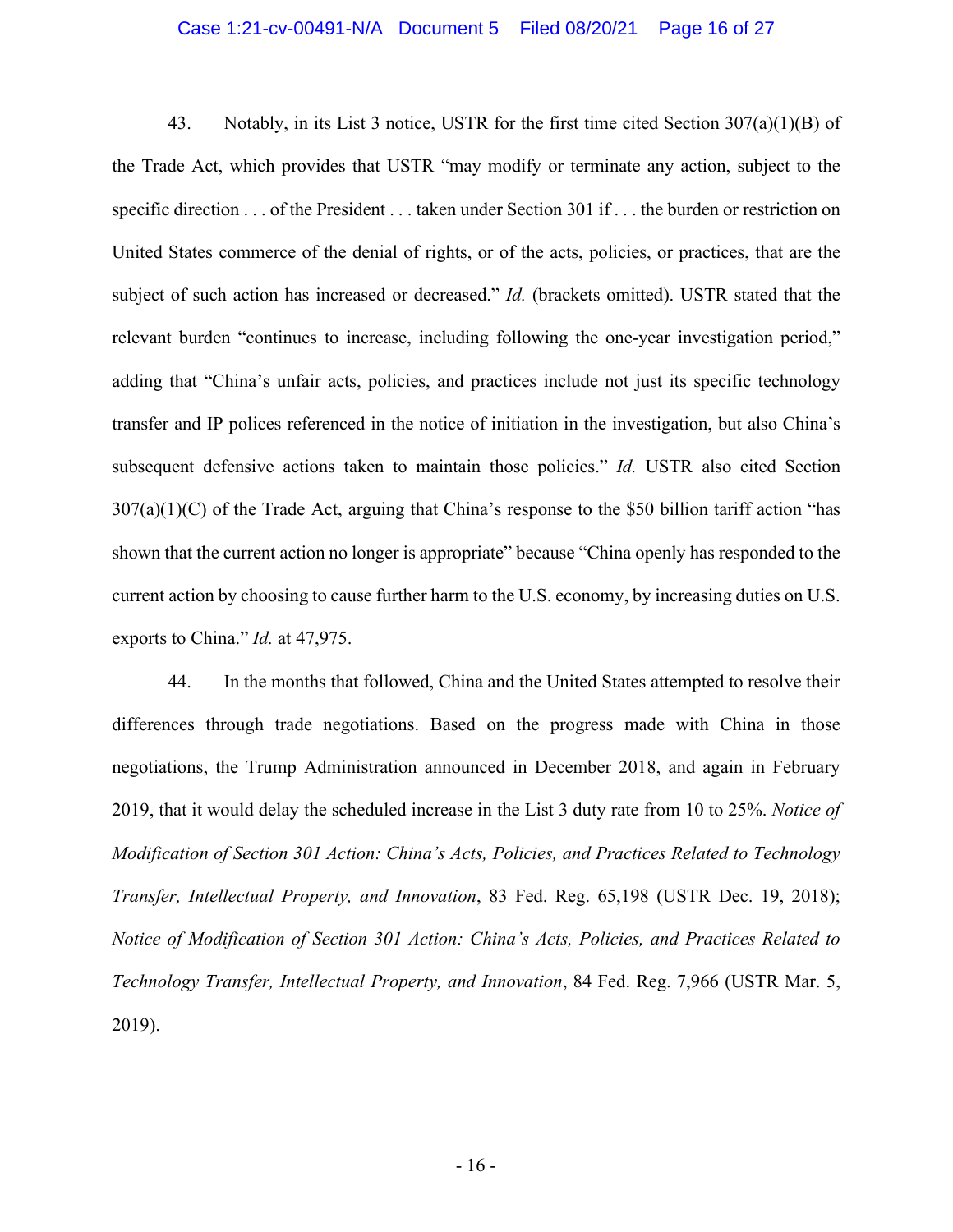## Case 1:21-cv-00491-N/A Document 5 Filed 08/20/21 Page 17 of 27

45. The trade negotiations ultimately were not successful. In May 2019, USTR announced its intent to raise the tariff rate on List 3 goods to 25%, effective either May 10, 2019 or June 1, 2019, depending on the day of export. *See Notice of Modification of Section 301 Action: China's Acts, Policies, and Practices Related to Technology Transfer, Intellectual Property, and Innovation*, 84 Fed. Reg. 20,459 (USTR May 9, 2019) ("*List 3 Rate Increase Notice*"); *see also Implementing Modification to Section 301 Action: China's Acts, Policies, and Practices Related to Technology Transfer, Intellectual Property, and Innovation*, 84 Fed. Reg. 21,892 (May 15, 2019)(determining that List 3 products that were exported to the United States prior to May 10, 2019, are not subject to the additional 25 percent duties "as long as such products are entered into the United States prior to June 1, 2019. Such products remained subject to the additional duty of 10 percent for this interim period.). The May 9, 2019, notice cited China's decision to "retreat from specific commitments agreed to in earlier rounds" of negotiations as the basis for the increase in the duty rate. *List 3 Rate Increase Notice*, 84 Fed. Reg. at 20,459*.* Breaking from normal procedure, USTR did not seek public comment but rather simply announced that the increase would occur. *Id.*

46. On November 13, 2019, USTR granted exclusions for various products retroactive to September 24, 2018 and effective until August 7, 2020. *Notice of Product Exclusions: China's Acts, Policies, and Practices Related to Technology Transfer, Intellectual Property, and Innovation*, 84 Fed. Reg. 61,674, 61,675 (USTR Nov. 13, 2019).

47. The tariffs imposed on products covered by List 3 remain in effect as of the date of this Complaint, with the exception of the limited number of products for which USTR extended its originally granted exclusions from the List 3 duties. *See, e.g.*, *Notice of Product Exclusion Extensions: China's Acts, Policies, and Practices Related to Technology Transfer, Intellectual Property, and Innovation*, 85 Fed. Reg. 48,600 (USTR, Aug. 11, 2020).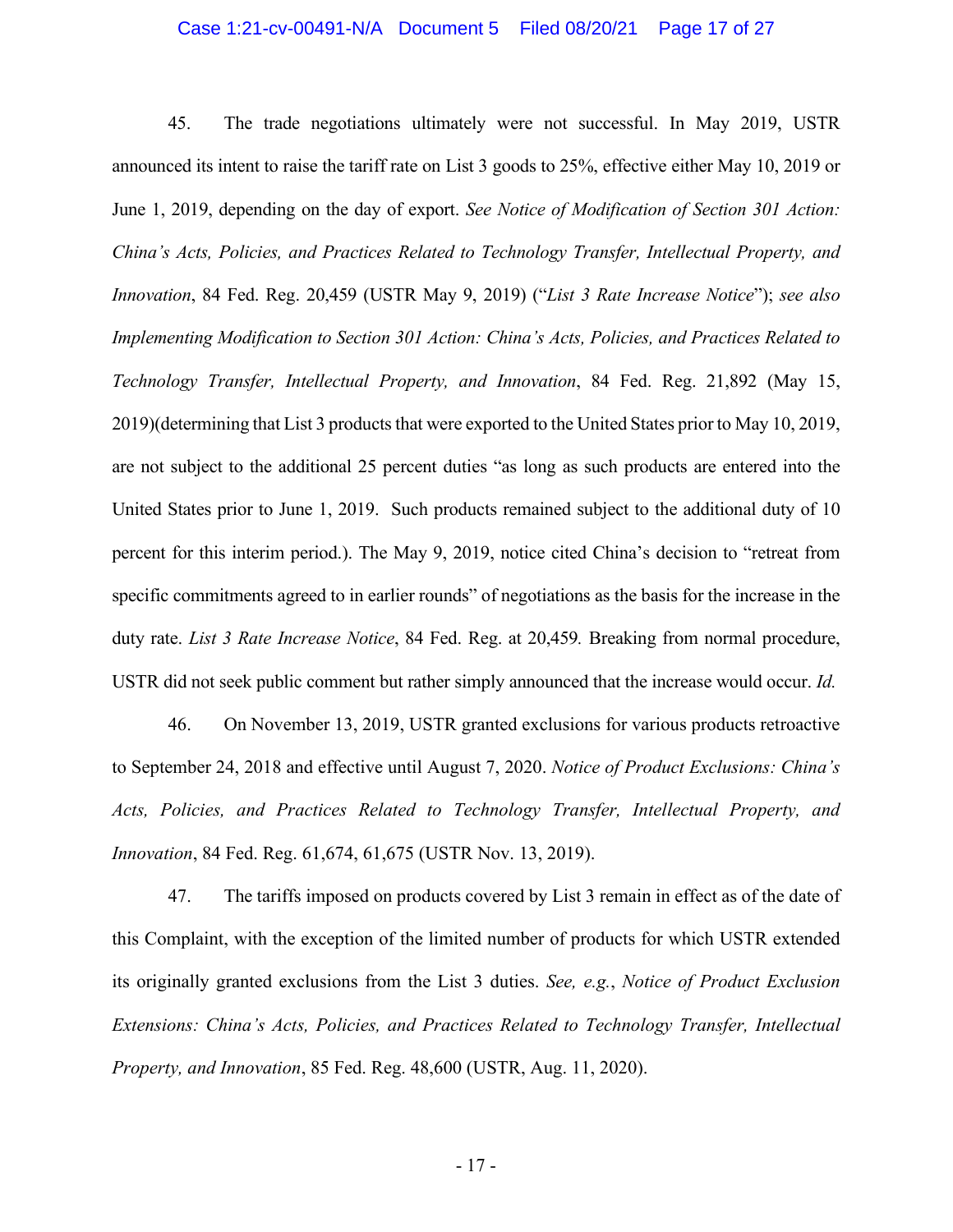#### **B. List 4A**

48. On May 17, 2019, a mere eight days after it published notice of its decision to increase the duty rate on imports covered by List 3, USTR announced its intent to proceed with yet another list—List 4—covering even more products subject to additional duties. Under USTR's proposal, List 4 would impose an additional duty of 25% *ad valorem* on products worth \$300 billion. *Request for Comments Concerning Proposed Modification of Action Pursuant to Section 301: China's Acts, Policies, and Practices Related to Technology Transfer, Intellectual Property, and Innovation*, 84 Fed. Reg. 22,564, 22,564 (USTR May 17, 2019). USTR explained that its decision was motivated by China's "retreat<sup>[]</sup> from specific commitments made in previous [negotiating] rounds [and] announce[ment of] further retaliatory action against U.S. commerce." *Id.*

49. Similar to the process it followed for List 3, USTR invited the public to comment on proposed List 4 and participate in a hearing. *Id.* The public submitted nearly 3,000 comments. Docket No. USTR-2019-0004, https://beta.regulations.gov/document/USTR-2019-0004-0001. Despite the opportunity to comment, the timeline for participation in the hearing left little room for meaningful input: USTR required witnesses to submit drafts of their testimony by June 10, 2019, some seven days before the deadline for fully developed written comments, and then it again limited witnesses to five minutes of testimony at the hearing. *Id.*

50. On August 1, 2019, citing China's failure to follow through on agricultural purchases and to reduce exports of fentanyl flowing into the United States, President Trump announced that the List 4 tariffs would become effective September 1, 2019 at a rate of 10% *ad valorem*. @realDonaldTrump, Twitter (Aug. 1, 2019, 1:26 PM EDT), https://twitter.com/realdonaldtrump/status/1156979446877962243 (noting a "small additional

- 18 -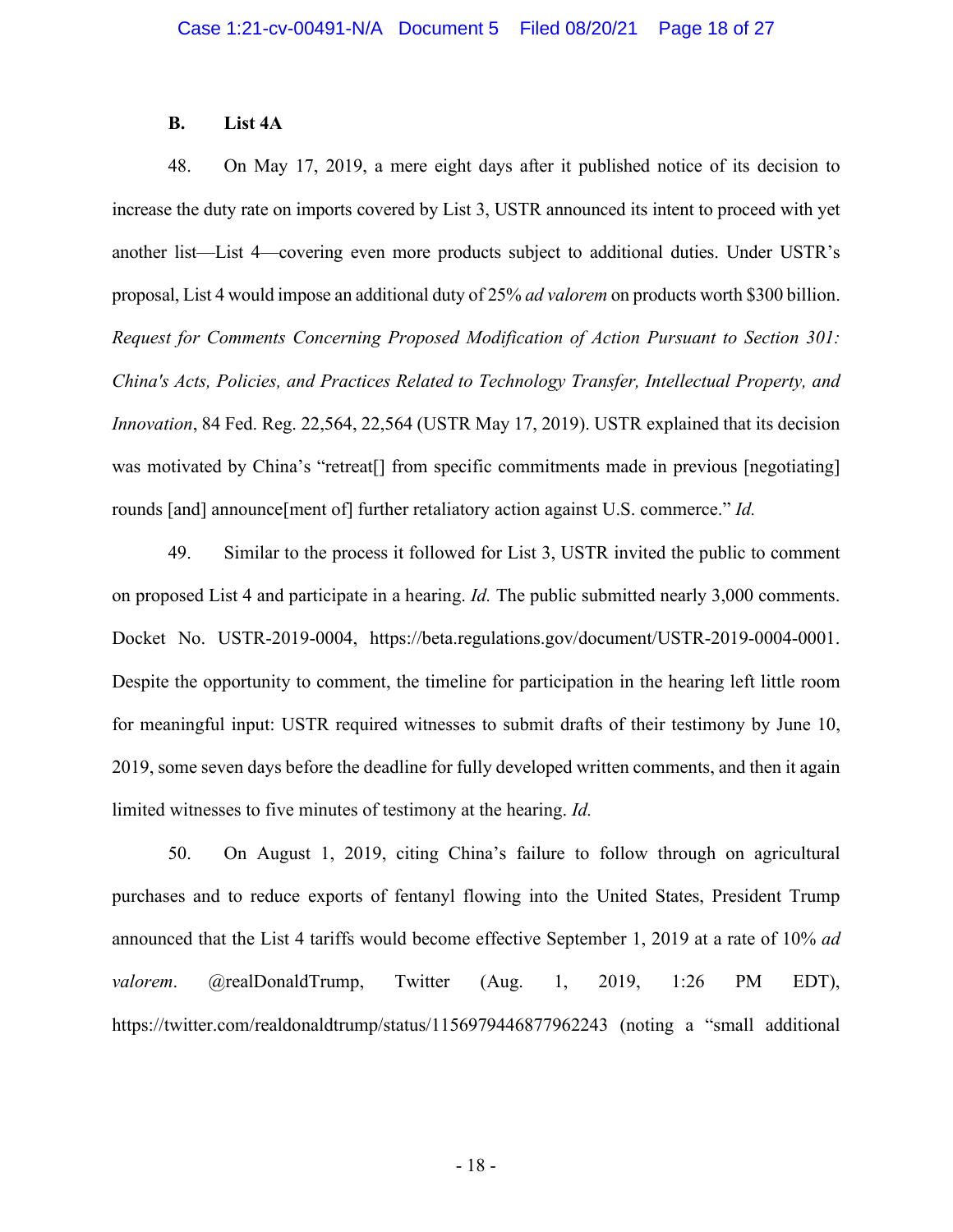## Case 1:21-cv-00491-N/A Document 5 Filed 08/20/21 Page 19 of 27

Tariff of 10% on the remaining 300 Billion Dollars of goods and products coming from China into our Country").

51. On August 20, 2019, USTR issued a final notice adopting List 4 in two tranches. *Notice of Modification of Section 301 Action: China's Acts, Policies, and Practices Related to Technology Transfer, Intellectual Property, and Innovation*, 84 Fed. Reg. 43,304 (USTR Aug. 20, 2019). List 4A would impose a 10% *ad valorem* duty on goods worth roughly \$120 billion, effective September 1, 2019. *Id.* at 43,304. List 4B would impose a 10% *ad valorem* duty on the remaining goods (with limited exclusions "based on health, safety, national security, and other factors"), effective December 15, 2019. *Id.* at 43,305. Once again, USTR did not address any of the nearly 3,000 comments submitted or any of the testimony provided by witnesses, other than to claim that its determination "takes account of the public comments and the testimony." *Id.*

52. As legal support for its action, USTR again cited Section  $307(a)(1)(B)$  and (C) of the Trade Act, stating that it may modify its prior action taken pursuant to Section 301 of the Trade Act if (1) "[t]he burden or restriction on United States commerce" imposed by the investigated foreign country practice "has increased or decreased," or (2) "the action . . . is no longer appropriate." *Id.* at 43,304. But instead of finding any increased burden on U.S. commerce from the practices that were the subject of USTR's investigation, USTR merely pointed to "China's subsequent defensive actions taken to maintain those unfair acts, policies, and practices as determined in that investigation," including retaliatory tariffs on U.S. imports, retreating from commitments during negotiations, and devaluing its currency. *Id.*

53. Just ten days later, USTR published notice of its decision to increase the tariff rate applicable to goods covered by List 4A and List 4B from 10% to 15%. *Notice of Modification of Section 301 Action: China's Acts, Policies, and Practices Related to Technology Transfer,*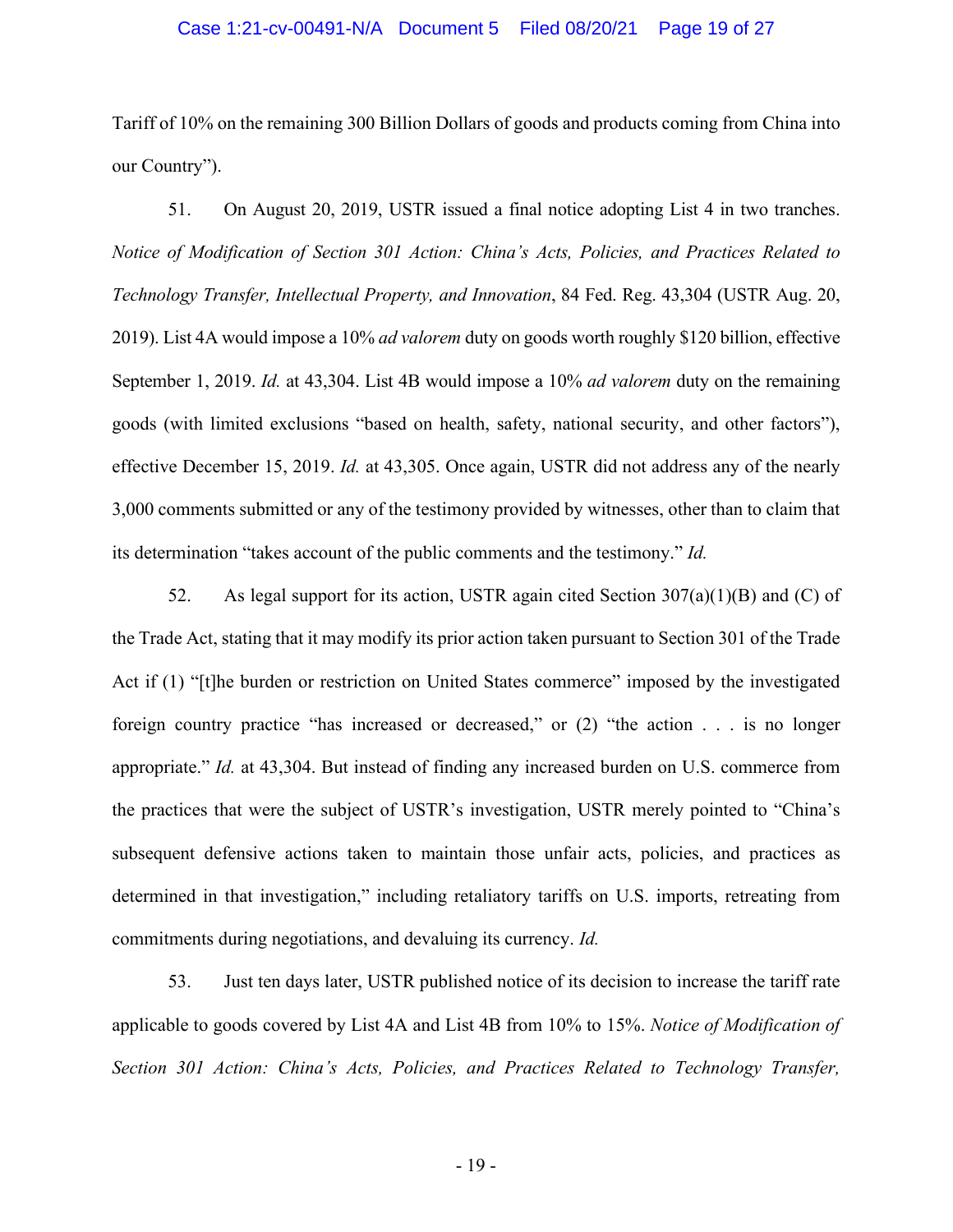## Case 1:21-cv-00491-N/A Document 5 Filed 08/20/21 Page 20 of 27

*Intellectual Property, and Innovation*, 84 Fed. Reg. 45,821 (USTR Aug. 30, 2019). USTR explained that it increased the tariff rate because, shortly after it finalized List 4A and List 4B, "China responded by announcing further tariffs on U.S. goods." *Id.* at 45,822. USTR once again cited to China's retreat from its negotiation commitments and devaluation of its currency as grounds for its action. *Id.*

54. USTR on May 17, 2019 invited the public to seek exclusions from List 4A tariffs on a product-specific basis. *Request for Comments Concerning Proposed Modification of Action Pursuant to Section 301: China's Acts, Policies, and Practices Related to Technology Transfer, Intellectual Property, and Innovation*, 84 Fed. Reg. 22,564 (May 17, 2019). On October 18, 2019, USTR announced that starting October 31, 2019, it would accept tariff exclusion requests under List 4. Office of the United States Trade Representative, *USTR Statement on Section 301 Tariff Exclusions on Chinese Imports* (Oct. 18, 2019), https://ustr.gov/issue-areas/enforcement/section-301-investigations/section-301-china/china-section-301-tariff. On October 24, 2019, USTR published procedures for the exclusion requests. *Procedures for Requests to Exclude Particular Products From the August 2019 Action Pursuant to Section 301: China's Acts, Policies, and Practices Related to Technology Transfer, Intellectual Property, and Innovation*, 84 Fed. Reg. 57,144, 57,144 (Oct. 24, 2019). The window to submit exclusion requests was from October 31, 2019 to January 31, 2020. *Id.* After receiving 8,780 exclusion requests, USTR granted 575 requests and denied the balance without providing any basis for the divergence from the original Section 301 finding. *See* Office of the United States Trade Representative, *Index and Status of Requests for Exclusion from \$300 Billion Trade Action (List 4A)*, Docket No. USTR-2019-0017, https://comments.ustr.gov/s/docket?docketNumber=USTR-2019-0017.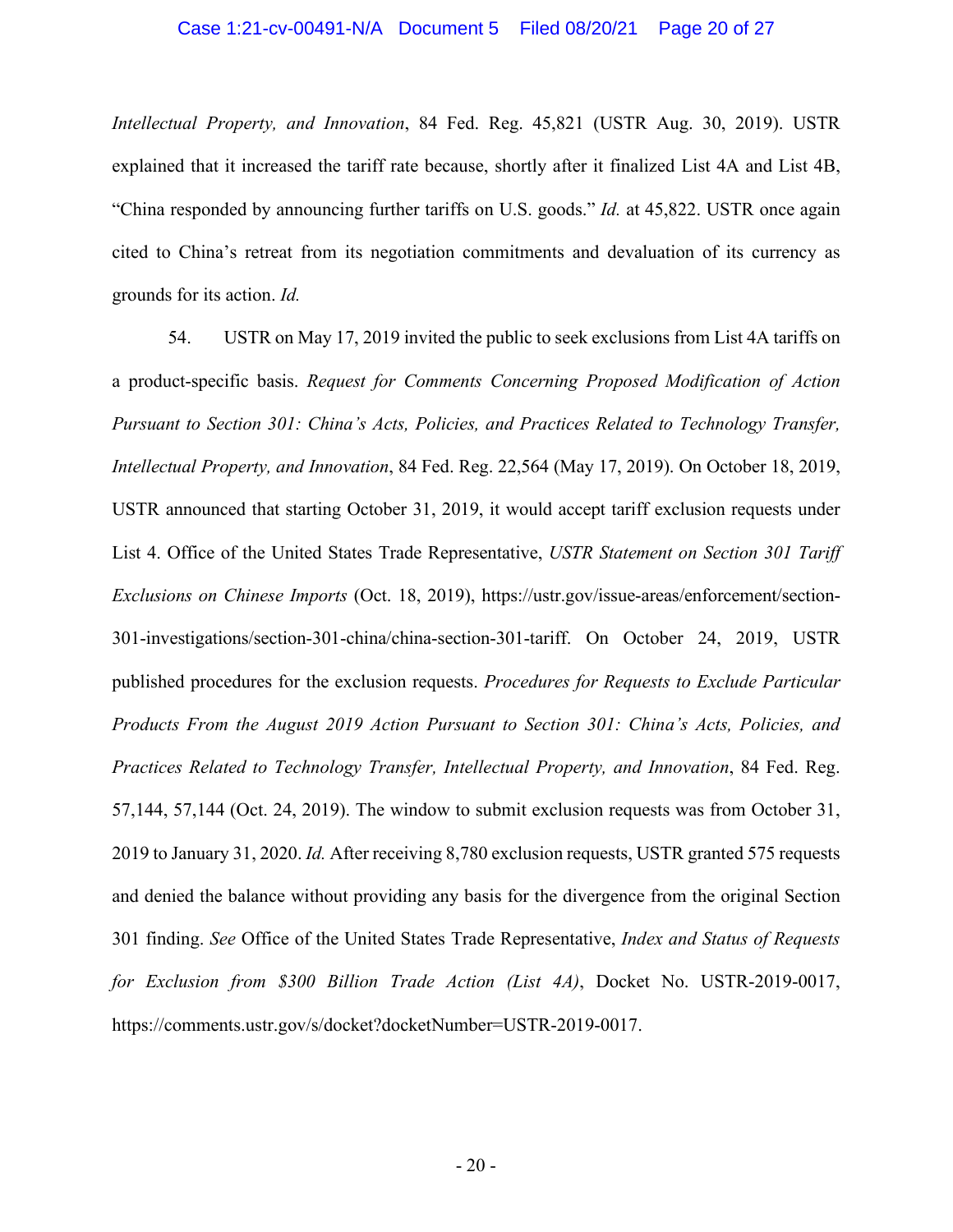## Case 1:21-cv-00491-N/A Document 5 Filed 08/20/21 Page 21 of 27

55. The tariffs imposed on products covered by List 4A remain in effect as of the date of this Complaint; the limited 87 exclusion requests for which USTR extended its originallygranted exclusions from List 4 tariffs have now expired. *Notice of Product Exclusion Extension Amendment: China's Acts, Policies, and Practices Related to Technology Transfer, Intellectual Property, and Innovation*, 85 Fed. Reg. 63,330 (Oct. 7, 2020).

56. On December 18, 2019, as a result of successfully negotiating a limited trade deal with China, USTR published notice that it would "suspend indefinitely the imposition of additional duties of 15 percent on products of China covered by" List 4B. *Notice of Modification of Section 301 Action: China's Acts, Policies, and Practices Related to Technology Transfer, Intellectual Property, and Innovation*, 84 Fed. Reg. 69,447, 69,447 (USTR Dec. 18, 2019). USTR also stated its intent to reduce the tariff rate applicable to products covered by List 4A, *id.*, an action that ultimately became effective on February 14, 2020, when USTR halved the applicable duty rate, *Notice of Modification of Section 301 Action: China's Acts, Policies, and Practices Related to Technology Transfer, Intellectual Property, and Innovation*, 85 Fed. Reg. 3,741 (USTR Jan. 22, 2020).

57. In the months that followed, the United States and China implemented the limited trade deal that they negotiated near the end of 2019. Office of the United States Trade Representative, *United States and China Reach Phase One Trade Agreement* (Dec. 13, 2019), [https://ustr.gov/about-us/policy-offices/press-office/press-releases/2019/december/united-states](https://ustr.gov/about-us/policy-offices/press-office/press-releases/2019/december/united-states-and-china-reach)[and-china-reach.](https://ustr.gov/about-us/policy-offices/press-office/press-releases/2019/december/united-states-and-china-reach) During that time, Defendants declined to impose additional duties on imports covered by List 4B, presumably because China had agreed to new obligations under the limited trade deal. The duties imposed on products covered by List 4A remain in effect as of the date of this Complaint.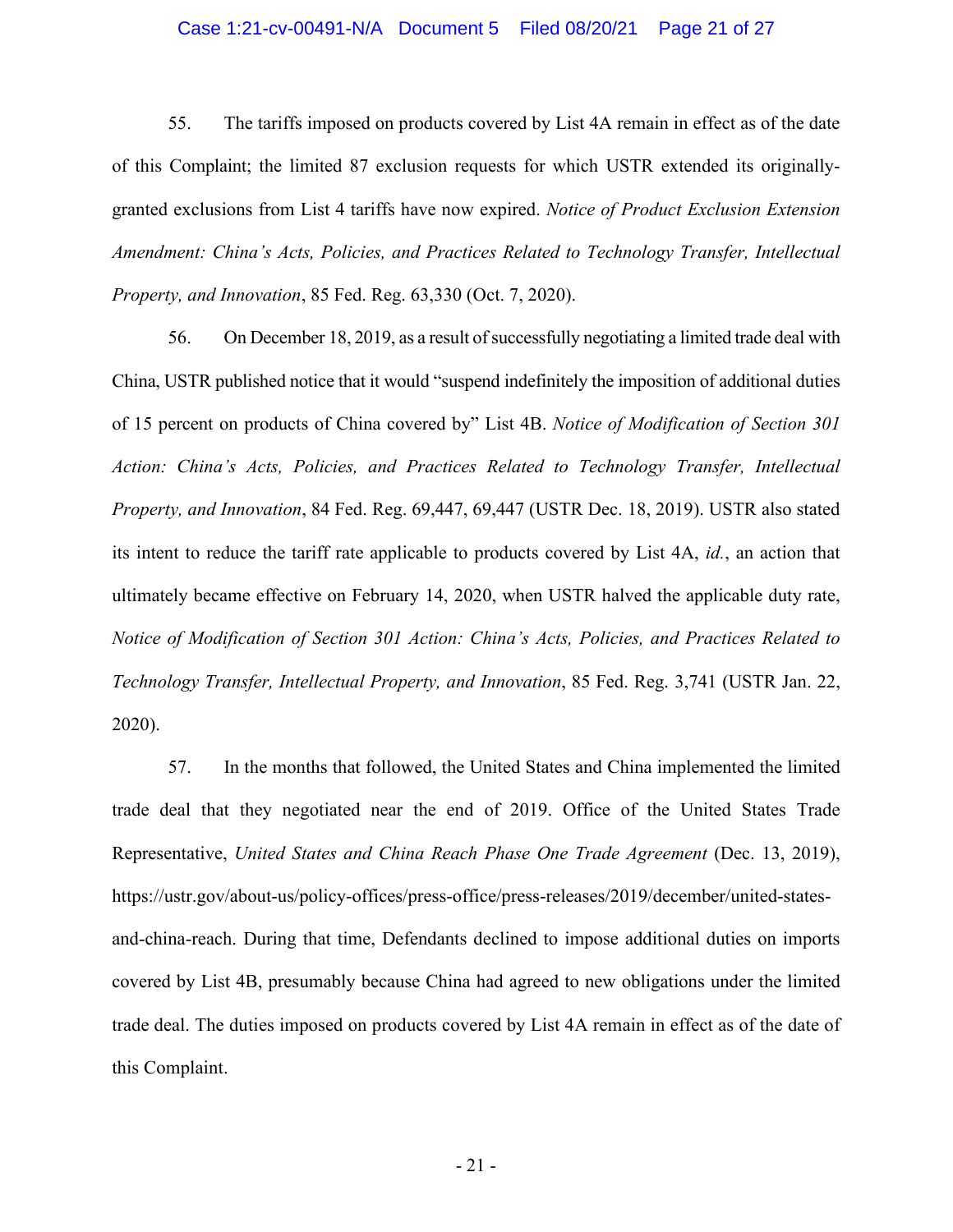## Case 1:21-cv-00491-N/A Document 5 Filed 08/20/21 Page 22 of 27

58. Since the Section 301 additional duties were imposed, President Trump and other government officials have made statements that the China tariffs have generated a significant amount of revenue for the U.S. government. "Billions of dollars are pouring into the coffers of the U.S.A. because of the tariffs being charged China … Otherwise let's just make our country richer than ever." Tweet from @realDonaldTrump, Nov. 29, 2018, https://twitter.com/realDonaldTrump/status/1068120444279103488. Aid to American farmers was paid for by "giving \$16 billion out of all the tariffs we're collecting". "We've gotten tens of billions of dollars in tariffs from China." "The US government is taking in billions and billions of dollars in the form of tariffs from China." These were statements made by President Trump in July 2019. *See Charles Benson chats one-on-one with President Trump*, Jul. 12, 2019 (https://www.youtube.com/watch?v=xFfsDj9Lhds).

59. USTR has never explained or provided evidence how the List 3 or List 4A additional duties were related to the subject of the 301 Investigation: China's policies and practices regarding intellectual property and technology transfer. President Trump's and others' statements characterize the List 3 and List 4A additional duties as generating revenue for the U.S. Treasury.

#### **STATEMENT OF CLAIMS**

#### **COUNT ONE**

#### **(DECLARATORY JUDGMENT—VIOLATION OF THE TRADE ACT OF 1974)**

60. Paragraphs 1 through 59 are incorporated by reference.

61. The Declaratory Judgment Act authorizes any court of the United States to "declare the rights and other legal relations of any interested party seeking such declaration, whether or not further relief is or could be sought." 28 U.S.C. § 2201(a).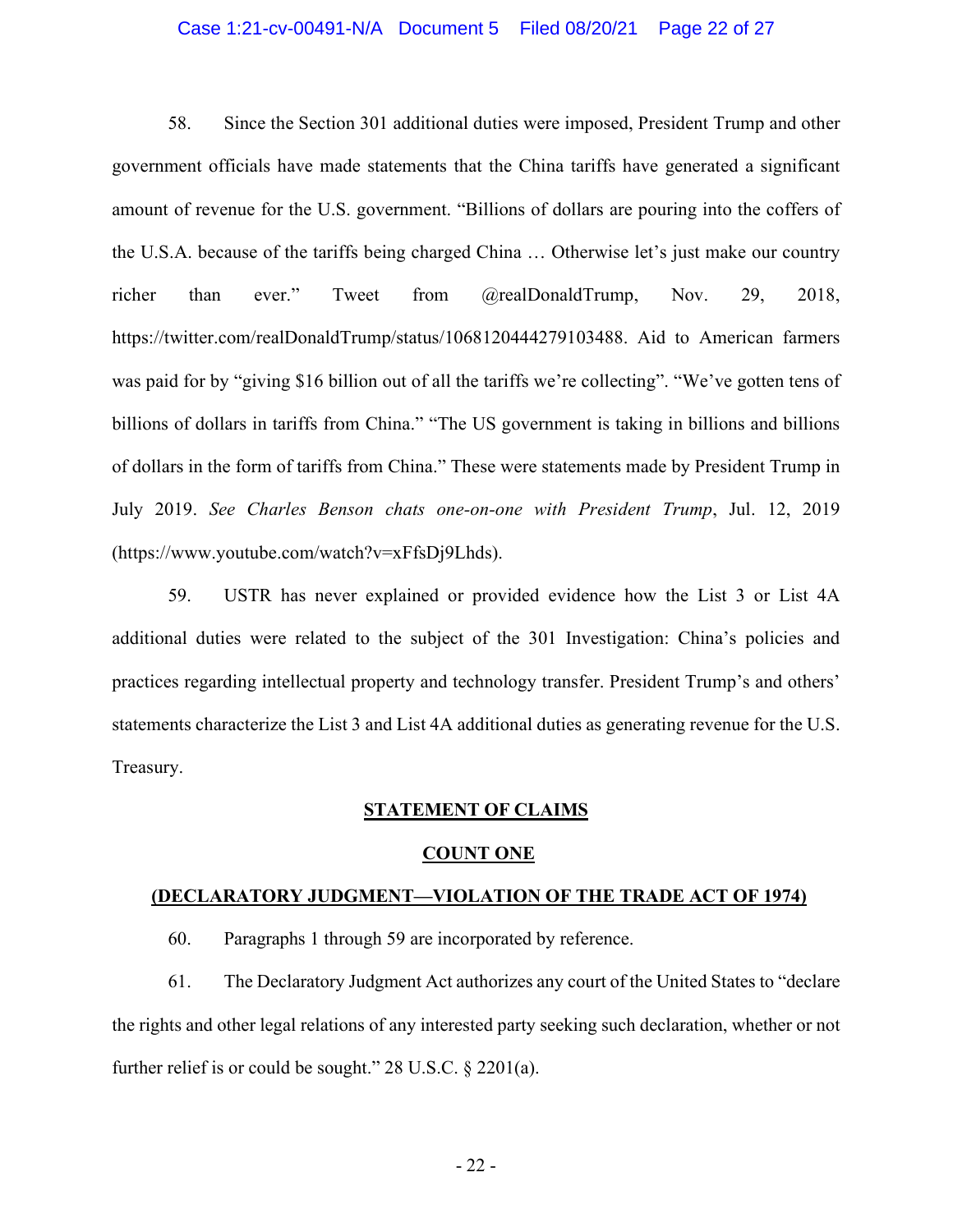## Case 1:21-cv-00491-N/A Document 5 Filed 08/20/21 Page 23 of 27

62. The Trade Act of 1974 does not authorize the actions taken by Defendants that resulted in the List 3 and List 4A tariffs.

63. Pursuant to Section 301 of the Trade Act, USTR may impose tariffs when it determines that "an act, policy, or practice of a foreign country is unreasonable or discriminatory and burdens or restricts United States commerce, and action by the United States is appropriate." 19 U.S.C. § 2411(b). USTR failed to predicate its action giving rise to List 3 and List 4A on any such determination. Further, the United States provided no finding as to why the retaliation on imports of Chinese goods amounting to a total of \$500 billion in trade was consistent with the legal requirement that they be "equivalent in value to the burden or restriction being imposed."

64. If USTR concludes upon investigation that a foreign country maintains an unfair trade practice, Section 304 of the Trade Act requires USTR to "determine what action, if any," to take within "12 months after the date on which the investigation is initiated." 19 U.S.C. § 2414(a)(1)(B), (2)(B). USTR's action giving rise to List 3 occurred in September 2018, over a year after USTR initiated the underlying Section 301 investigation on August 18, 2017. Further USTR's action giving rise to List 4A occurred in August 2019, two years after the initiation of the underlying investigation.

65. Section 307 of the Trade Act authorizes USTR to "modify or terminate" an action taken pursuant to Section 301(b) of the Trade Act when the burden imposed on U.S. commerce from the foreign country's investigated unfair acts, policies, or practices increases or decreases. 19 U.S.C. § 2417(a)(1)(B). Section 307 of the Trade Act, however, does not permit Defendants to increase tariffs for reasons unrelated to the acts, policies, or practices that USTR investigated pursuant to Section 301 of the Trade Act. Congress did not authorize USTR to escalate its focused investigatory findings into an open-ended trade war.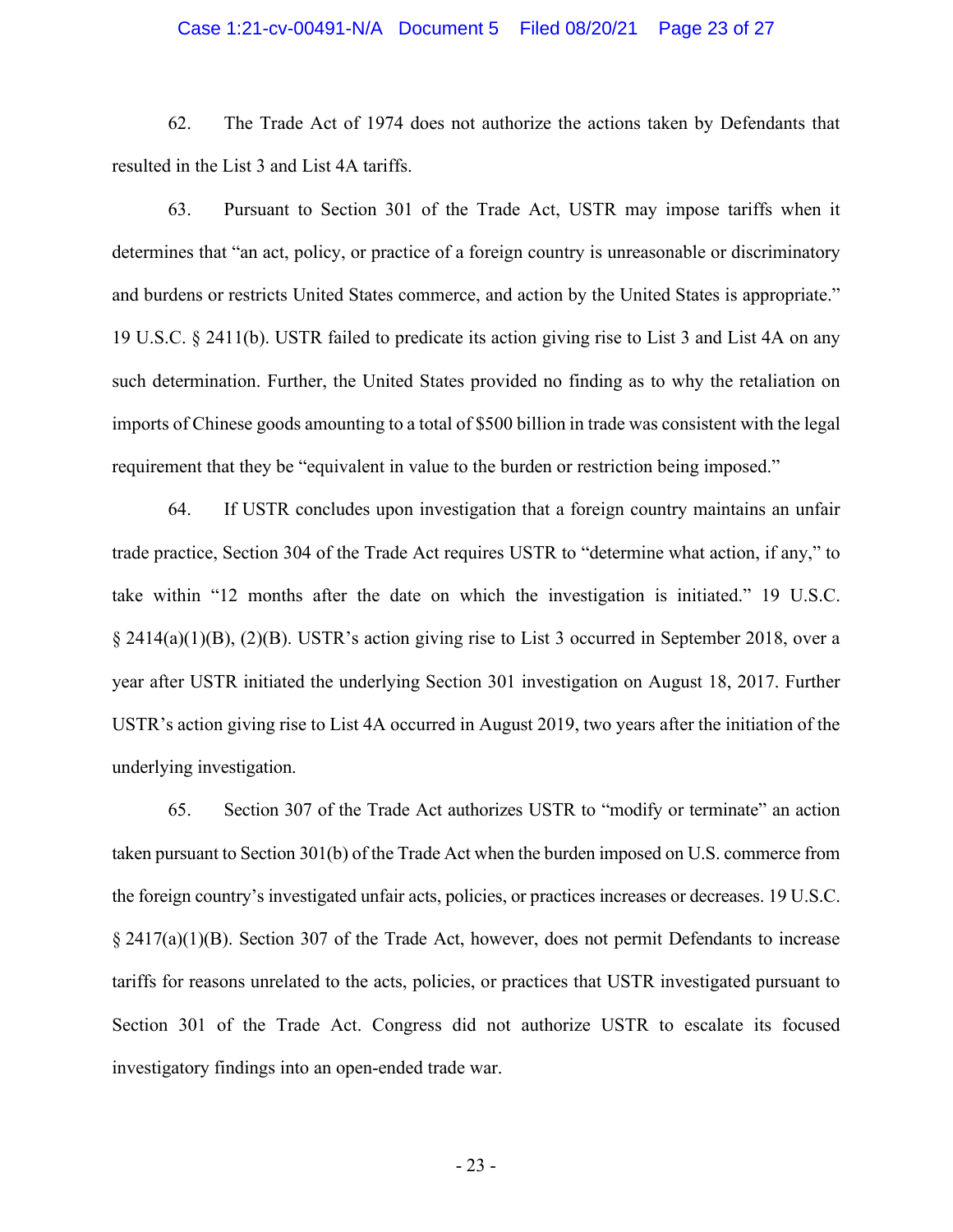66. Section 307 of the Trade Act also authorizes USTR to "modify or terminate" an action taken pursuant to Section 301(b) of the Trade Act if the initial action taken by USTR "is no longer appropriate." 19 U.S.C. § 2417(a)(1)(C). Section 307 of the Trade Act does not authorize Defendants to *expand* or *increase* tariff actions that are "no longer appropriate."

67. Plaintiffs are therefore entitled to a declaratory judgment that Defendants' actions giving rise to List 3 and List 4A violate the Trade Act and are contrary to law.

#### **COUNT TWO**

## **(VIOLATION OF THE ADMINISTRATIVE PROCEDURE ACT)**

68. Paragraphs 1 through 67 are incorporated by reference

69. The APA authorizes the Court to hold unlawful and set aside agency action that is: "(A) arbitrary, capricious, an abuse of discretion, or otherwise not in accordance with law; (B) contrary to constitutional right, power, privilege, or immunity; (C) in excess of statutory jurisdiction, authority, or limitations, or short of statutory right; (D) without observance of procedure required by law; [or] (E) unsupported by substantial evidence." 5 U.S.C.  $\S$  706(2).

70. Defendants exceeded their authority under the Trade Act in promulgating List 3 and List 4A by failing to meet APA's procedural requirements, and therefore acted "not in accordance with the law" and "in excess of statutory authority" for the reasons set forth in Count One.

71. Defendants failed to offer any evidence for the asserted "increased burden" from China's intellectual property policies and practices that were the subject of USTR's Section 301 investigation.

72. Defendants also promulgated List 3 and List 4 in an arbitrary and capricious manner because they did not provide a sufficient opportunity for comment, failed to meaningfully consider relevant factors when making their decisions, and failed to adequately explain their rationale.

- 24 -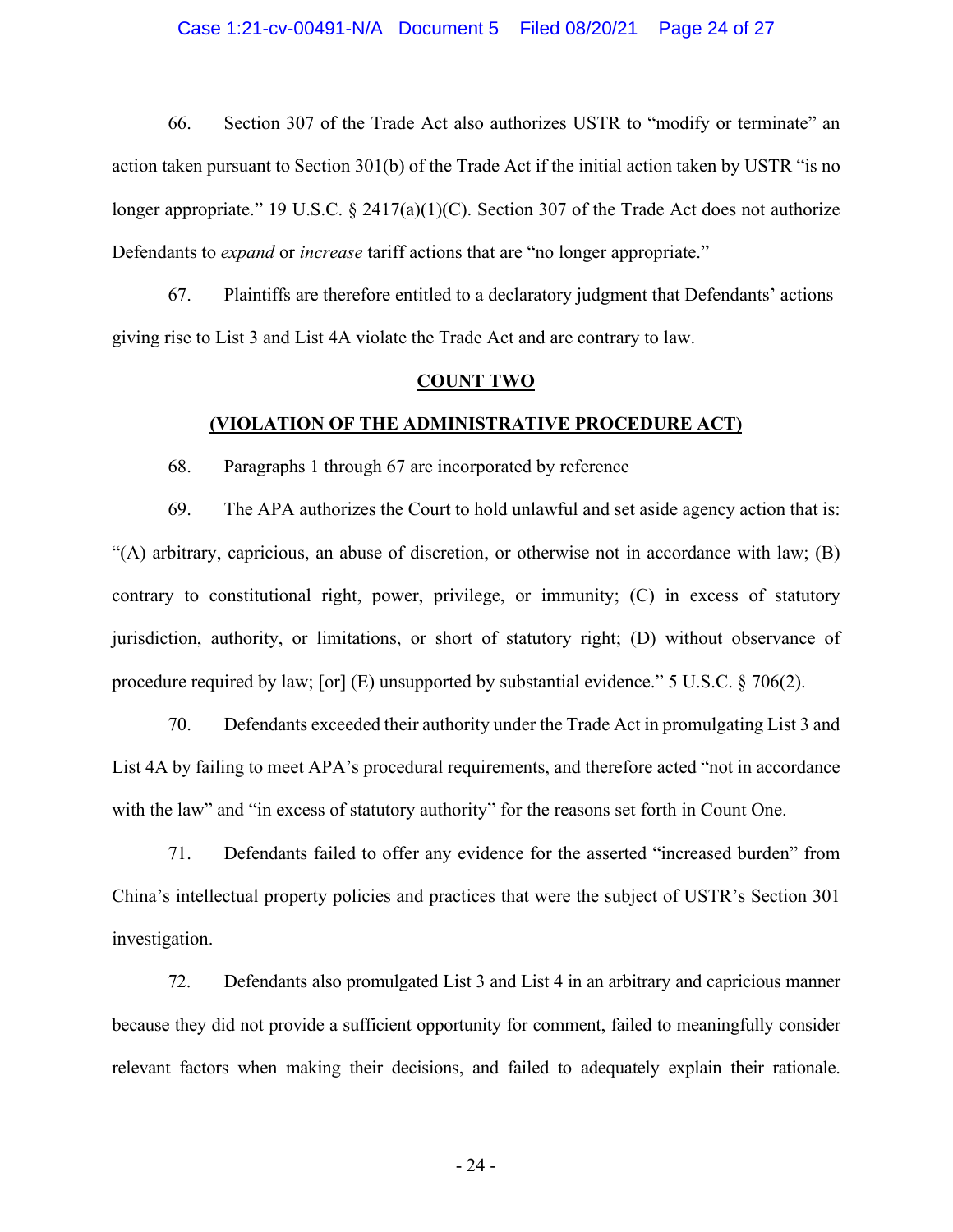Defendants' failure to follow APA requirements resulted in the unlawful imposition of tariffs on imports covered by List 3 and List 4A whose value equals \$200 billion and \$120 billion, respectively.

# **COUNT THREE**

## **(VIOLATION OF THE U.S. CONSTITUTION)**

73. Paragraphs 1 through 72 are incorporated by reference.

74. From statements made by President Trump and other officials in the Administration, an additional, if not the sole, reason and purpose for the List 3 additional duties was to collect revenue for the federal general treasury.

75. To the extent the List 3 additional duties were revenue collection measures, they were beyond the scope of actions USTR was authorized to take by the Trade Act of 1974 and, therefore, were unlawful.

76. To the extent the List 3 additional duties were implemented for the purposes of collecting revenue for the U.S. government, they were unconstitutional, because only Congress has the constitutional power to "lay and collect taxes, duties, imposts and excises". U.S. Constitution, Article 1, Section 8, Clause 1.

#### **COUNT FOUR**

#### **(VIOLATION OF THE U.S. CONSTITUTION)**

77. Paragraphs 1 through 76 are incorporated by reference.

78. The Due Process Clause of the Fifth Amendment to the U.S. Constitution provides that "No person shall… be deprived of life, liberty, or property, without due process of law."

79. Defendants promulgated List 3 and 4A in violation of the Due Process Clause when they failed to provide a sufficient opportunity for comment, failed to meaningfully consider relevant factors in making their decisions, and failed to adequately explain their rationale.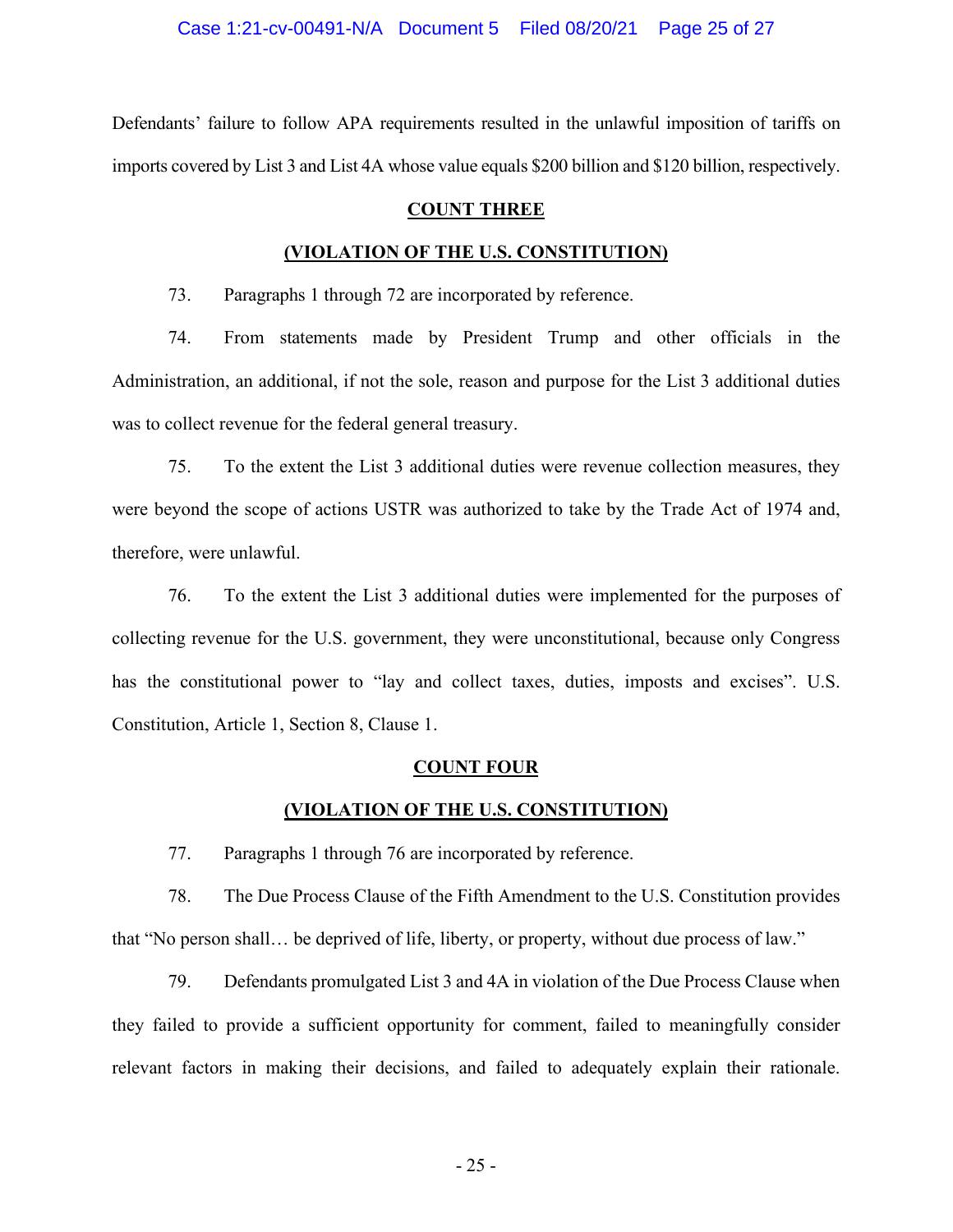Defendants' predetermined decision-making resulted in the unlawful imposition of tariffs on imports covered by Lists 3 and 4A whose value equals \$500 billion.